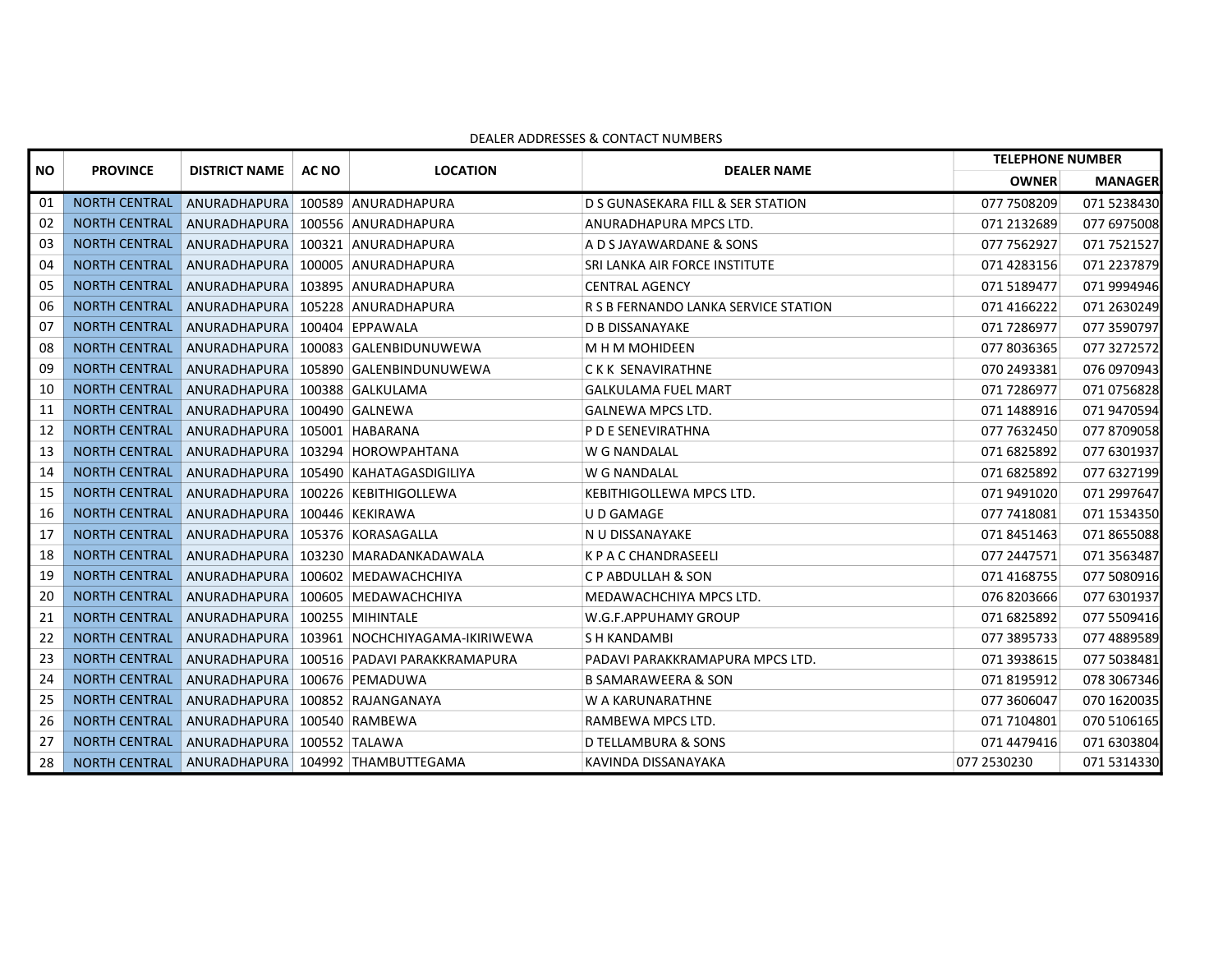| 01 | <b>NORTH CENTRAL</b> |                | POLONNARUWA   100077 ARALAGANWILA | P G SIRISENA                             | 076 0085003 | 076 5500069 |
|----|----------------------|----------------|-----------------------------------|------------------------------------------|-------------|-------------|
| 02 | <b>NORTH CENTRAL</b> | POLONNARUWA    | 100007 BAKAMOONA                  | ELEHERA SCHEME MPCS LTD.                 | 071 4700591 | 071 9290112 |
| 03 | <b>NORTH CENTRAL</b> | POLONNARUWA    | 100614 ELAHERA                    | ELEHERA SCHEME MPCS LTD.                 | 071 4700591 | 071 1058939 |
| 04 | <b>NORTH CENTRAL</b> | POLONNARUWA    | 100098 HINGURAKGODA               | <b>S &amp; J FUEL DISRTIBUTORS</b>       | 077 7846842 | 076 3593921 |
| 05 | <b>NORTH CENTRAL</b> | POLONNARUWA    | 100870 HINGURAKGODA               | HINGURAKGODA MPCS LTD                    | 072 8845028 | 076 9433290 |
| 06 | <b>NORTH CENTRAL</b> | POLONNARUWA    | 105326 JAYANTHIPURA               | S A KULAWARDHANA                         | 077 3097579 | 077-7777796 |
| 07 | <b>NORTH CENTRAL</b> | POLONNARUWA    | 100223 KADURUWELA                 | POLONNARUWA MPCS LTD.                    | 071 4106751 | 071 6843895 |
| 08 | <b>NORTH CENTRAL</b> | POLONNARUWA    | 100560 KADURUWELA                 | R A GNANAWATHI                           | 077 7003982 | 070 2350080 |
| 09 | <b>NORTH CENTRAL</b> | POLONNARUWA    | 100366 MANAMPITIYA                | H P A PALANSURIYA                        | 077 3322120 | 072 6200313 |
| 10 | <b>NORTH CENTRAL</b> | POLONNARUWA    | 100399 MEDIRIGIRIYA               | <b>MEDIRIGIRIYA MPCS LTD.</b>            | 077 0490155 | 076 6907826 |
| 11 | NORTH CENTRAL        | POLONNARUWA    | 105416 MINNERIYA                  | U D T N SOMARATHNE                       | 077 7699079 | 077 9839699 |
| 12 | <b>NORTH CENTRAL</b> | POLONNARUWA    | 100360 POLONNARUWA                | H G P GAMINI                             | 077 7704333 | 077 7109443 |
| 13 | <b>NORTH CENTRAL</b> | POLONNARUWA    | 100186 PULASTHIGAMA               | VIJITHA MPCS LTD.                        | 071 1271801 | 077 9847270 |
| 14 | <b>NORTH CENTRAL</b> | POLONNARUWA    | 105051 SEWANAPITIYA               | <b>KSCSFUELMART</b>                      | 077 9781342 | 072 4582275 |
| 15 | <b>NORTH CENTRAL</b> | POLONNARUWA    | 100551 SIRIPURA                   | S J SAMARAWICKRAMA                       | 077 3077900 | 076 6999486 |
| 16 | <b>NORTH CENTRAL</b> | POLONNARUWA    | 100864 WELIKANDA                  | DIMBULAGALA MPCS LTD                     | 076 2156897 | 071 8568450 |
| 17 | <b>NORTH CENTRAL</b> |                | POLONNARUWA   104862 WELIKANDA    | J M T B JAYASINGHA                       | 077 8777785 | 072 5426242 |
|    |                      |                |                                   |                                          |             |             |
| 01 | <b>UVA</b>           | <b>BADULLA</b> | 100825 AMBAGASDOWA                | UVA PARANAGAMA SOUTH MPCS                | 057-5795136 | 071-7173035 |
| 02 | <b>UVA</b>           | <b>BADULLA</b> | 100055 BADULLA                    | <b>BADULLA MPCS</b>                      | 055-2222108 | 077-1518578 |
| 03 | <b>UVA</b>           | <b>BADULLA</b> | 104341 BADULLA                    | MIDDLE EAST PETROLEUM DEALERS (PVT) LTD. | 055-2228684 | 077-2201030 |
| 04 | <b>UVA</b>           | <b>BADULLA</b> | 100495 BALLAKETUWA                | CONSOLIDATED & FRE: & AG. LTD.           | 055-5677720 | 077-7834492 |
| 05 | <b>UVA</b>           | <b>BADULLA</b> | 100606 BANDARAWELA                | <b>BANDARAWELA MPCS</b>                  | 057-2222399 | 077-6135734 |
| 06 |                      |                |                                   |                                          |             |             |
| 07 | <b>UVA</b>           | <b>BADULLA</b> | 106228 BANDARAWELA                | R.M. ARIYADASA FILLING STATION           | 057-2221616 | 071-6521900 |
|    | <b>UVA</b>           | <b>BADULLA</b> | 104237 BORALANDA                  | B.R.M.B.B. RATHNAYAKA                    | 057-2281100 | 071-7160358 |
| 08 | <b>UVA</b>           | <b>BADULLA</b> | 105309 ETAMPITIYA                 | W.D. MILTON PERERA                       | 055-2295839 | 071-1480620 |
| 09 | <b>UVA</b>           | <b>BADULLA</b> | 100242 GIRANDURUKOTTE             | R.M.C.M.A. RATNAYAKE                     | 027-4929545 | 071-9334658 |
| 10 | <b>UVA</b>           | <b>BADULLA</b> | 100368 HALDUMMULLA                | H.M. PREMARATNE                          | 057-2051616 | 071-7417218 |
| 11 | <b>UVA</b>           | <b>BADULLA</b> | 104405 HALPE                      | J.G.R.P. DE SILVA                        | 057-2050825 | 077-3707287 |
| 12 | <b>UVA</b>           | <b>BADULLA</b> | 100485 HAPUTALE                   | M.H. SAMAYADASA & SONS                   | 057-2268044 | 077-4324722 |
| 13 | <b>UVA</b>           | <b>BADULLA</b> | 100380 KANDAKETIYA                | VIYALUWA MPCS                            | 055-2245627 | 077-6907171 |
| 14 | <b>UVA</b>           | <b>BADULLA</b> | 100597 KEPPETIPOLA                | W.D. MILTON PERERA                       | 057-2280120 | 071-5692726 |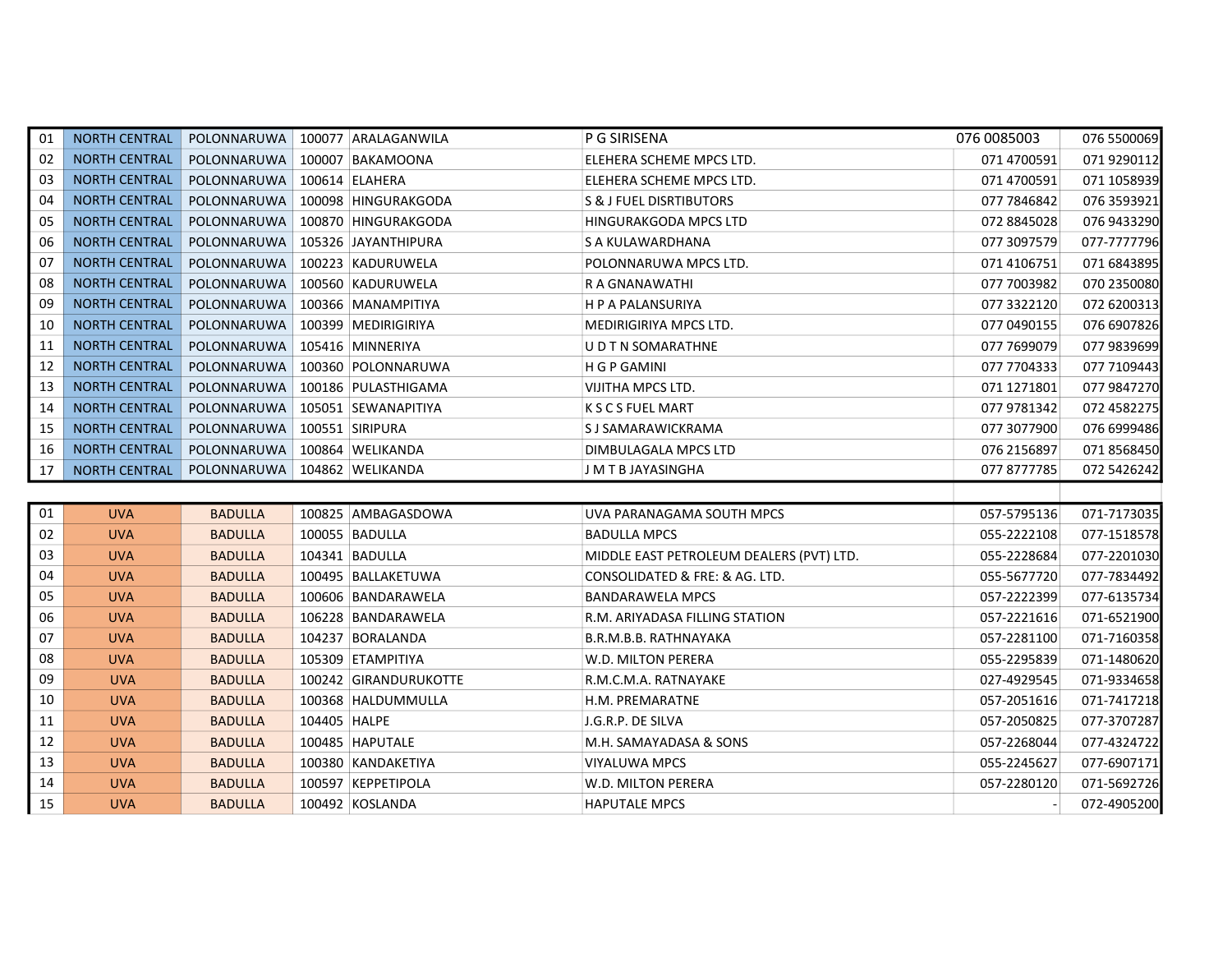| 16 | <b>UVA</b> | <b>BADULLA</b>    |               | 100952 MADULSIMA      | R.M. INDRANI                  | 055-5658898 | 077-3672262 |
|----|------------|-------------------|---------------|-----------------------|-------------------------------|-------------|-------------|
| 17 | <b>UVA</b> | <b>BADULLA</b>    |               | 100634 MAHIYANGANA    | <b>MAHIYANGANA MPCS</b>       | 055-2257224 | 076-8106223 |
| 18 | <b>UVA</b> | <b>BADULLA</b>    |               | 105410   MAHIYANGANA  | A.B.WIJESINGHE                | 055-2257250 | 071-8470851 |
| 19 | <b>UVA</b> | <b>BADULLA</b>    |               | 105131   MEEGAHAKIULA | D M R U KUMARA                | 055-2245877 | 077-8296182 |
| 20 | <b>UVA</b> | <b>BADULLA</b>    |               | 100022 NAMUNUKULA     | G.B. S. SUNIL BANDULA SILVA   | 055-2285101 | 071-8212302 |
| 21 | <b>UVA</b> | <b>BADULLA</b>    |               | 100604 WELIMADA       | <b>WELIMADA MPCS</b>          | 057-4931184 | 077-3127129 |
| 22 | <b>UVA</b> | <b>BADULLA</b>    |               | 104262 WELIMADA       | W.D. MILTON PERERA            | 057-2244161 | 077-6755589 |
|    |            |                   |               |                       |                               |             |             |
| 01 | <b>UVA</b> | <b>MONARAGALA</b> |               | 104874 ARAMBEKEMA     | J A HEMANTHA                  | 072-6068142 | 072-0999186 |
| 02 | <b>UVA</b> | <b>MONARAGALA</b> |               | 100359 BADALKUMBURA   | H.M. THILAKASIRI              | 055-2250263 | 071-0344185 |
| 03 | <b>UVA</b> | <b>MONARAGALA</b> | 100296 BIBILE |                       | <b>BIBILE KOTAGAMA MPCS</b>   | 055-2266170 | 077-1572771 |
| 04 | <b>UVA</b> | <b>MONARAGALA</b> | 100594 BIBILE |                       | M.S. DIAS                     | 055-2265708 | 077-4763659 |
| 05 | <b>UVA</b> | MONARAGALA        |               | 106011 BUTTALA        | P.D. PRASAD JAYAWARDHANA      | 055-2273002 | 077-0626864 |
| 06 | <b>UVA</b> | MONARAGALA        |               | 100298 BUTTALA        | <b>BUTTALA MPCS</b>           | 055-2273723 | 077-4759767 |
| 07 | <b>UVA</b> | MONARAGALA        |               | 103905 BUTTALA        | R.B. ATHULA PRABATH           | 055-2270336 | 077-7523653 |
| 08 | <b>UVA</b> | MONARAGALA        |               | 100292 DANDUMA        | M.N.A. FERNANDO               | 047-2280072 | 076-5363856 |
| 09 | <b>UVA</b> | MONARAGALA        |               | 103872 DOMBAGAHAWELA  | <b>B.S.I. JAYASENA</b>        | 055-2278080 | 071-3916123 |
| 10 | <b>UVA</b> | MONARAGALA        |               | 100468 KATARAGAMA     | TISSAMAHARAMA MPCS            | 047-4937262 | 077-3822394 |
| 11 | <b>UVA</b> | MONARAGALA        |               | 100342 KATARAGAMA     | A.C. MALLIYAWADU              | 047-2236085 | 072-8289582 |
| 12 | <b>UVA</b> | MONARAGALA        |               | 106028 KUMBUKKANA     | D.M.A.I. DISSANAYAKE          | 055-3130260 | 071-2704083 |
| 13 | <b>UVA</b> | MONARAGALA        |               | 103484 MEDAGAMA       | LILANI DHARMADASA             | 055-2266090 | 077-9472661 |
| 14 | <b>UVA</b> | MONARAGALA        |               | 100418 MONARAGALA     | <b>MONARAGALA MPCS</b>        | 055-2276088 | 077-5816506 |
| 15 | <b>UVA</b> | MONARAGALA        |               | 104739 MONARAGALA     | I. HENDAWITHARANA             | 055-2276669 | 078-3228998 |
| 16 | <b>UVA</b> | <b>MONARAGALA</b> |               | 100314 MONARAGALA     | <b>B.S.I. JAYASENA</b>        | 055-2276996 | 071-3916123 |
| 17 | <b>UVA</b> | <b>MONARAGALA</b> |               | 100395 SIYAMBALANDUWA | <b>B.S.I. JAYASENA</b>        | 055-2279180 | 078-3436784 |
| 18 | <b>UVA</b> | MONARAGALA        |               | 100626 SIYAMBALANDUWA | SIYAMABALANDUWA ETHIMALE MPCS | 071-4739572 | 071-4739572 |
| 19 | <b>UVA</b> | MONARAGALA        |               | 100190 TANAMALAWILA   | KUDAOYA EGENCIES              | 047-2234002 | 077-1805597 |
| 20 | <b>UVA</b> | MONARAGALA        |               | 103228 THELULLA       | L.A.K. GEETHIKA KUMARI        | 055-2272671 | 070-2609511 |
| 21 | <b>UVA</b> | <b>MONARAGALA</b> |               | 104843 WELIYAYA       | D.M.A.I. DISSANAYAKE          | 055-2277601 | 071-3916123 |
| 22 | <b>UVA</b> | MONARAGALA        |               | 106019 WELLAWAYA      | U.S.Y. AJITH KUMARA           | 055-2274479 | 071-0472022 |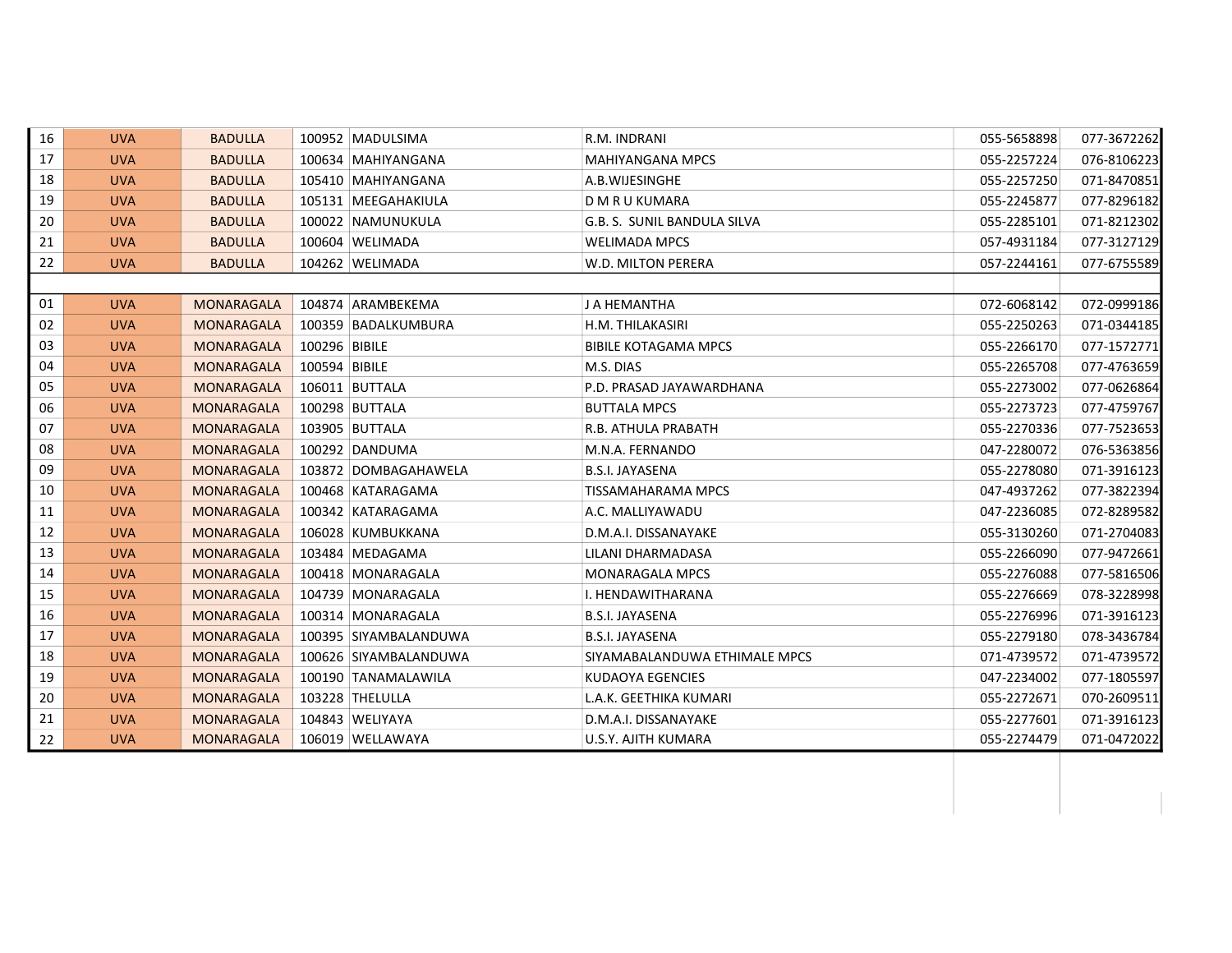| 01 | <b>EASTERN</b> | <b>BATTICALOA</b> | 100270 Batticaloa       | JAGATHEES & SONS                | 652224644 | 777589850 |
|----|----------------|-------------------|-------------------------|---------------------------------|-----------|-----------|
| 02 | <b>EASTERN</b> | <b>BATTICALOA</b> | 100357 Batticaloa       | PT ARASAN & SON                 | 652227284 | 776402261 |
| 03 | <b>EASTERN</b> | <b>BATTICALOA</b> | 103701 Batticaloa       | CHRISTY KAMALARAJ GONZAGA       | 652222218 | 771002320 |
| 04 | <b>EASTERN</b> | <b>BATTICALOA</b> | 100447 Batticaloa       | BT/ LIVE STOCK BREEDER'S CS LTD | N/A       | 778647209 |
| 05 | <b>EASTERN</b> | <b>BATTICALOA</b> | 100030 Eravur           | YOGESWARAM SUPPIAH              | 652222401 | 777273208 |
| 06 | <b>EASTERN</b> | <b>BATTICALOA</b> | 100316 Eravur           | ERAVUR NORTH AND WEST MPCS LTD  | 652223729 | 774339044 |
| 07 | <b>EASTERN</b> | <b>BATTICALOA</b> | 100533 Eravur           | <b>ERAVUR MPCS LTD</b>          | 652240326 | N/A       |
| 08 | <b>EASTERN</b> | <b>BATTICALOA</b> | 100422 Kaluwanchikudy   | NAGENDRAN S                     | 652250490 | 777961925 |
| 09 | <b>EASTERN</b> | <b>BATTICALOA</b> | 105729 Kaluwanchikudy   | L.P.LANKA FILLING PVT LTD       | N/A       | 778348720 |
| 10 | <b>EASTERN</b> | <b>BATTICALOA</b> | 100300 Kattankudy       | RAVEENDRAN MRS. V               | 653651483 | 768659242 |
| 11 | <b>EASTERN</b> | <b>BATTICALOA</b> | 100335 Kattankudy       | <b>MANICKARAJAH S</b>           | 654925596 | 777421928 |
| 12 | <b>EASTERN</b> | <b>BATTICALOA</b> | 103471 Kattankudy       | UWAIS M IM                      | 652247291 | 77678870  |
| 13 | <b>EASTERN</b> | <b>BATTICALOA</b> | 100280 Kokkodicholai    | MANMUNAI SOUTH WEST MPCS LTD    | 652056944 | 770439800 |
| 14 | <b>EASTERN</b> | <b>BATTICALOA</b> | 100966 Vaharai          | KORALAI NORTH MPCS LTD          | 771355124 | 779907857 |
| 15 | <b>EASTERN</b> | <b>BATTICALOA</b> | 100048 Valaichenai      | S K GANESHANATHAN & SON         | 652257393 | 777661619 |
| 16 | <b>EASTERN</b> | <b>BATTICALOA</b> | 103776 Valaichenai      | <b>HANIFFA ALM</b>              | 652258069 | 772204313 |
| 17 | <b>EASTERN</b> | <b>BATTICALOA</b> | 100167 Valaichenai      | RIZVI BAM                       | 652257117 | 778365274 |
| 18 | <b>EASTERN</b> | <b>BATTICALOA</b> | 100453 Valaichenai      | ODDAMAWADI MPCS LTD             | 652257200 | 776108116 |
| 19 | <b>EASTERN</b> | <b>BATTICALOA</b> | 105818 Vavunatheevu     | SRITHARAN CONSTRUCTION          | 653130600 | 778492997 |
| 20 | <b>EASTERN</b> | <b>BATTICALOA</b> | 103803 Vellaveli        | THURAINAYAGAM K                 | 654900104 | 764467287 |
|    |                |                   |                         |                                 |           |           |
| 01 | <b>EASTERN</b> | <b>AMPARA</b>     | 100052 Akkaraipattu     | ABDUL RAZEEN M A                | 672279883 | 777213808 |
| 02 | <b>EASTERN</b> | <b>AMPARA</b>     | 100494 Akkaraipattu     | <b>HINNIAPPUHAMY &amp; SON</b>  | 672277212 | 778811590 |
| 03 | <b>EASTERN</b> | <b>AMPARA</b>     | 100544 Akkaraipattu     | <b>FAZEEL ILM</b>               | 672255303 | 772206799 |
| 04 | <b>EASTERN</b> | AMPARA            | 100265 Akkaraipattu     | MOHAMED THAHIR M A              | 672250003 | 772915188 |
| 05 | <b>EASTERN</b> | <b>AMPARA</b>     | 100616 Ampara           | <b>AMPARA MPCS LTD</b>          | 632223078 | 728574738 |
| 06 | <b>EASTERN</b> | <b>AMPARA</b>     | 100543 Ampara           | <b>BROWN &amp; CO LTD</b>       | 632222008 | 715994700 |
| 07 | <b>EASTERN</b> | <b>AMPARA</b>     | 103846 Ampara           | <b>NIHAL KV</b>                 | 632224179 | 773079333 |
| 08 | <b>EASTERN</b> | AMPARA            | 103765 Chavalaikadai    | ABDUL RAHUMAN SALEEM            | 672223709 | 778043010 |
| 09 | <b>EASTERN</b> | <b>AMPARA</b>     | 100307 Damana           | N. D. SILVA & SONS              | 632240224 | 718187703 |
| 10 | <b>EASTERN</b> | <b>AMPARA</b>     | 100135 Dehiatthakandiya | PERERA KAHS                     | 272250103 | 773121254 |
| 11 | <b>EASTERN</b> | <b>AMPARA</b>     | 103706 Dehiatthakandiya | JAYAWARDANE D M                 | 272054800 | 778747465 |
| 12 | <b>EASTERN</b> | <b>AMPARA</b>     | 105758 Dehiatthakandiya | M.P.SARATH KUMARA               | 786312800 | 715996005 |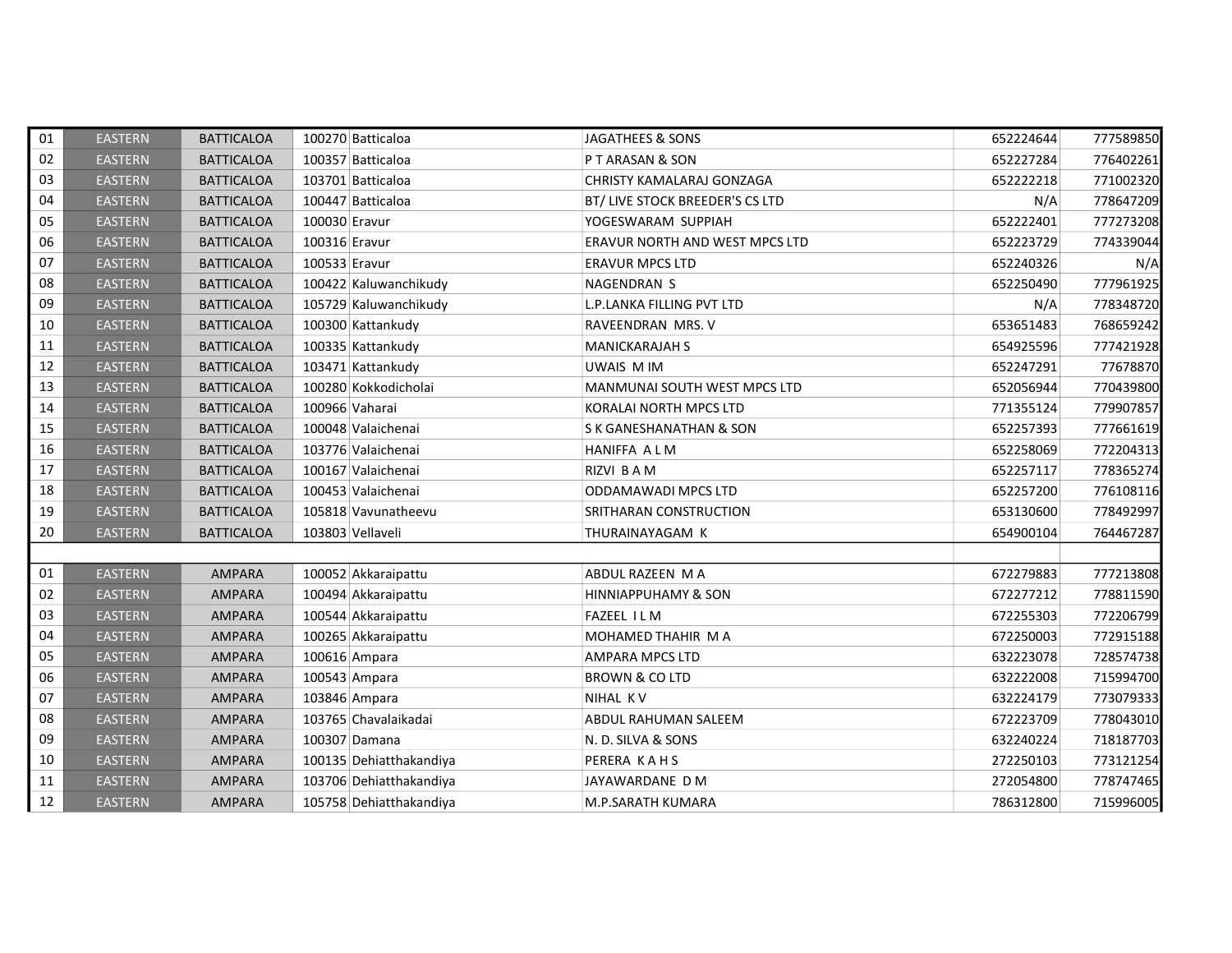| 13 | <b>EASTERN</b> | <b>AMPARA</b> | 103874 Iggniyagala      | WIMALARATHNA M M                           | 632242132 | 779675448 |
|----|----------------|---------------|-------------------------|--------------------------------------------|-----------|-----------|
| 14 | <b>EASTERN</b> | <b>AMPARA</b> | 100169 Kalmunai         | RAHUMAN PMK                                | 672229150 | 772240177 |
| 15 | <b>EASTERN</b> | <b>AMPARA</b> | 100247 Kalmunai         | O M ALIYAR SONS                            | 672229438 | 773436150 |
| 16 | <b>EASTERN</b> | <b>AMPARA</b> | 100523 Kalmunai         | MUSTAPHA A L M                             | 672229443 | 773405115 |
| 17 | <b>EASTERN</b> | <b>AMPARA</b> | 100478 Mahaoya          | <b>BINTENNAPATTU MPCS LTD</b>              | 635677207 | 765486797 |
| 18 | <b>EASTERN</b> | AMPARA        | 105538 Padiyathalawa    | YASODHA FUEL MART                          | 632246187 | 777676450 |
| 19 | <b>EASTERN</b> | AMPARA        | 100375 Periyaneelavanai | <b>ABDUL AZEEZ &amp; SONS</b>              | 672223722 | 777774466 |
| 20 | <b>EASTERN</b> | <b>AMPARA</b> | 100160 Pottuvil         | POTTUVIL MPCS LTD                          | N/A       | 774454013 |
| 21 | <b>EASTERN</b> | <b>AMPARA</b> | 102673 Pottuvil         | NUSRATH ALI S A                            | 632248601 | 775642941 |
| 22 | <b>EASTERN</b> | <b>AMPARA</b> | 100460 Sammanthurai     | <b>FAROOK SM</b>                           | 672260736 | 776129101 |
| 23 | <b>EASTERN</b> | AMPARA        | 100670 Sammanthurai     | KAFOOR A A                                 | N/A       | 767675745 |
| 24 | <b>EASTERN</b> | AMPARA        | 102681 Sammanthurai     | AMEER ALI H M                              | 672260829 | 772001935 |
| 25 | <b>EASTERN</b> | <b>AMPARA</b> | 100150 Thirukkovil      | AKKARAIPATTU SOUTH MPCS LTD                | 672265050 | 756062890 |
| 26 | <b>EASTERN</b> | <b>AMPARA</b> | 100291 Uhana            | SAMANTHA SA                                | 632050006 | 775088253 |
| 27 | <b>EASTERN</b> | <b>AMPARA</b> | 100456 Uhana            | BANDARA H M W                              | 632250316 | 778355046 |
| 28 | <b>EASTERN</b> | <b>AMPARA</b> | 106000 Uhana            | K.A.SARATH GUNASEKARA                      | 272250002 | 786312800 |
|    |                |               |                         |                                            |           |           |
| 01 | <b>EASTERN</b> | TRINCOMALEE   | 100973 Gomarankadawela  | GOMARANKADAWELA MPCS LTD                   | 788084424 | 788084424 |
| 02 | <b>EASTERN</b> | TRINCOMALEE   | 100568 Kantala          | WIJAYARATNE N P G                          | 262234203 | 724600065 |
| 03 | <b>EASTERN</b> | TRINCOMALEE   | 100200 Kantale          | KANTALE A G A DIV. MPCS LTD -CODO          | 264925464 | 777286679 |
| 04 | <b>EASTERN</b> | TRINCOMALEE   | 100238 Kinniya          | <b>ISLAMIC SERVICE SOCIETY</b>             | 262236963 | 773720071 |
| 05 | <b>EASTERN</b> | TRINCOMALEE   | 104652 Kinniya          | C M A K ENTERPRISES INTERNATIONAL (PVT)LTD | 262236640 | 776468425 |
| 06 | <b>EASTERN</b> | TRINCOMALEE   | 104612 Kuchchaveli      | SITHY LAILA & SONS                         | 262252600 | 777424178 |
| 07 | <b>EASTERN</b> | TRINCOMALEE   | 105003 Moraweva         | L.G.SUSANTHA                               | 773731897 | 716540445 |
| 08 | <b>EASTERN</b> | TRINCOMALEE   | 100563 Muttur           | MUTTUR A G A DIVISION MPCS LTD             | 262238388 | 750547947 |
| 09 | <b>EASTERN</b> | TRINCOMALEE   | 100293 Nilaveli         | ANSAR JA                                   | 776822146 | 713788600 |
| 10 | <b>EASTERN</b> | TRINCOMALEE   | 105941 Nilaveli         | LUXMI NARAYANAN TRUST                      | 262223760 | 770772533 |
| 11 | <b>EASTERN</b> | TRINCOMALEE   | 100517 Padavisiripura   | PADAVI SIRIPURA MPCS LTD                   | 252255293 | 710931234 |
| 12 | <b>EASTERN</b> | TRINCOMALEE   | 100998 Pulmoddai        | PADAVI SIRIPURA MPCS LTD                   | 255723455 | 711107211 |
| 13 | <b>EASTERN</b> | TRINCOMALEE   | 100553 Seruwila         | SERUWILA MPCS LTD                          | 264931279 | 757419250 |
| 14 | <b>EASTERN</b> | TRINCOMALEE   | 100756 Thambalogamuwa   | <b>ANUHAYA STORES</b>                      | 262246047 | 763261492 |
| 15 | <b>EASTERN</b> | TRINCOMALEE   | 100053 Trincomalee      | TRINCOMALEE MPCS LTD - CODO                | 262222490 | 777964789 |
| 16 | <b>EASTERN</b> | TRINCOMALEE   | 100279 Trincomalee      | TRINCOMALEE MPCS LTD -DODO                 | 262227938 | 771505609 |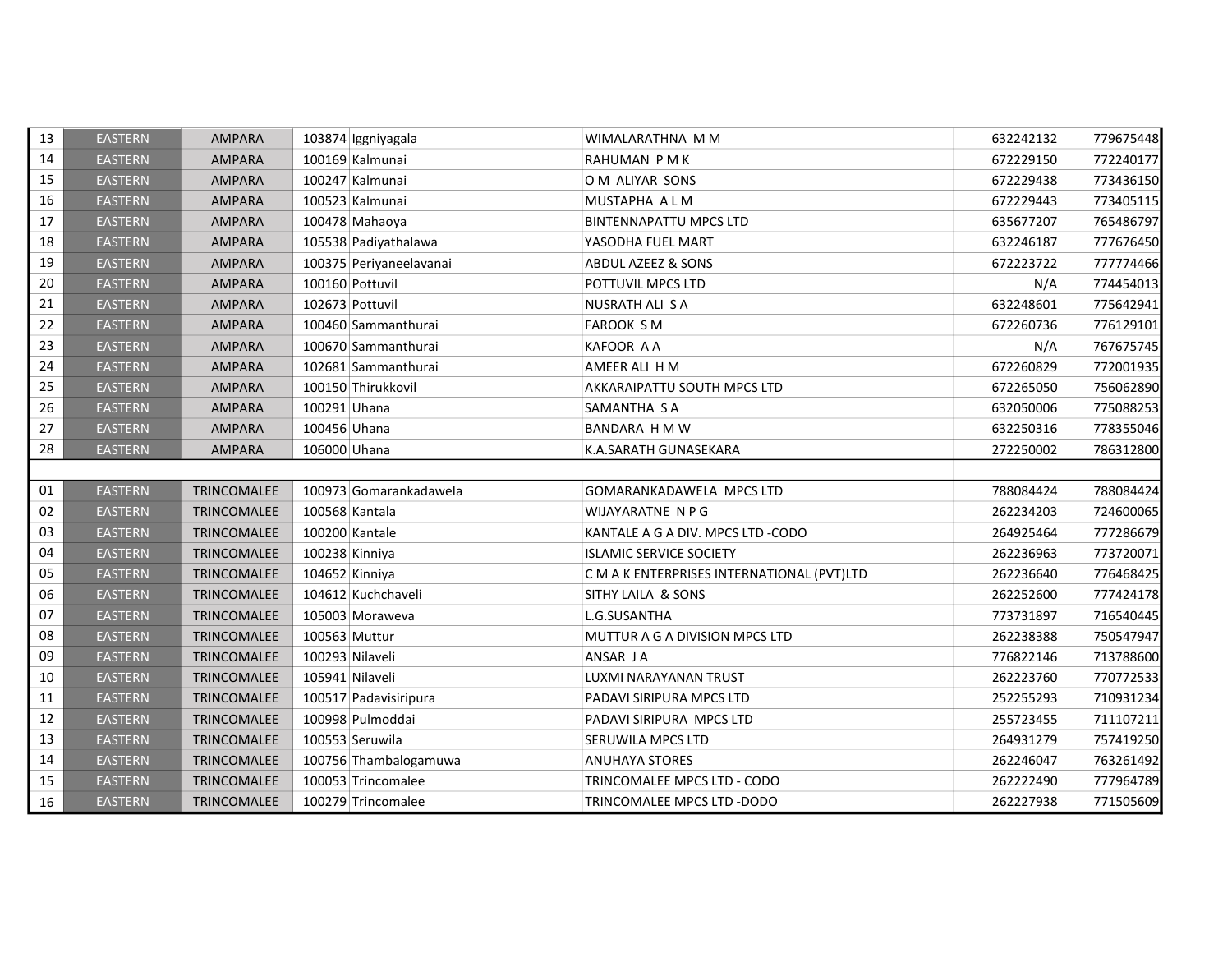| 01 | <b>SOUTHERN</b> | <b>GALLE</b>   |                 | 100609 Ahangama          | Habaraduwa MPCS Ltd, Ahangama                  | 091 - 2283207 | 078 - 2411300 |
|----|-----------------|----------------|-----------------|--------------------------|------------------------------------------------|---------------|---------------|
| 02 | <b>SOUTHERN</b> | <b>GALLE</b>   |                 | 100400 Ahungalla         | Balapitiya MPCS Ltd, Balapitiya                | 091 - 3011128 | 076 - 2812424 |
| 03 | <b>SOUTHERN</b> | <b>GALLE</b>   |                 | 104991 Akmeemana         | Y.V.A. Janaka, Pinnaduwa, Akmeemana            | 077 - 2264422 | 077 - 4580876 |
| 04 | <b>SOUTHERN</b> | <b>GALLE</b>   |                 | 105009 Ambalangoda       | Priyankara Construction, Ambalangoda           | 071 - 8616726 | 077 - 6081699 |
| 05 | <b>SOUTHERN</b> | <b>GALLE</b>   |                 | 103722 Ambalangoda       | T.H. Jayalath, Godagama - Thelwatta            | 091 - 2267505 | 077 - 3224805 |
| 06 | <b>SOUTHERN</b> | <b>GALLE</b>   |                 | 100120 Baddegama         | Baddegama Thelikada Majuwana MPCS Ltd.,        | 091 - 2292298 | 077 - 6135211 |
| 07 | <b>SOUTHERN</b> | <b>GALLE</b>   |                 | 105055 Batapola          | A. Aruna Suranga, Batapola                     | 077 - 7315249 | 071 - 5401305 |
| 08 | SOUTHERN        | <b>GALLE</b>   |                 | 104243 Bentota           | B.H. Ranasinghe, Hipankanda, Uragaha           | 077 - 3549295 | 077 - 2977710 |
| 09 | <b>SOUTHERN</b> | <b>GALLE</b>   | 100498 Elpitiya |                          | Elpitiya MPCS Ltd, Elpitiya                    | 091 - 2291289 | 076 - 1416516 |
| 10 | <b>SOUTHERN</b> | <b>GALLE</b>   | 100027 Galle    |                          | Mrs. S. Abeysekara - Esplanade, Galle          | 077 - 7308823 | 077 - 7905798 |
| 11 | <b>SOUTHERN</b> | <b>GALLE</b>   |                 | 100008 Galle Port Police | W.D.C. Group (Pvt) Ltd., Pettigalawatta, Galle | 077 - 1699707 | 071 - 9788644 |
| 12 | SOUTHERN        | <b>GALLE</b>   |                 | 100623 Habaraduwa        | Habaraduwa MPCS Ltd, Habaraduwa                | 091 - 2283207 | 071 - 6475595 |
| 13 | <b>SOUTHERN</b> | <b>GALLE</b>   |                 | 100106 Hikkaduwa         | R R A De Silva, Hikkaduwa                      | 077 - 7724810 | 071 - 4708070 |
| 14 | <b>SOUTHERN</b> | <b>GALLE</b>   |                 | 104555 Hiniduma          | Randima Gamage, Thawalama                      | 077 - 7313388 | 071 - 5717200 |
| 15 | <b>SOUTHERN</b> | <b>GALLE</b>   |                 | 100545 Imaduwa           | Sisira Kodikara, Imaduwa                       | 077 - 9131721 | 091 - 2286120 |
| 16 | SOUTHERN        | <b>GALLE</b>   |                 | 104887 Karandeniya       | A.H. Sunil, Karandeniya                        | 091 - 2290684 | 076 - 3590232 |
| 17 | <b>SOUTHERN</b> | <b>GALLE</b>   |                 | 100206 Kosgoda           | Romico Group (Pvt) Ltd, Ahungalla              | 077 - 3488444 | 071 - 8141898 |
| 18 | <b>SOUTHERN</b> | <b>GALLE</b>   |                 | 102899 Meetiyagoda       | Dhanasiri Lokuge, Meetiyagoda                  | 077-7745674   | 071 - 8310316 |
| 19 | <b>SOUTHERN</b> | <b>GALLE</b>   |                 | 105873 Nagoda            | K.G Dhanasiri - Nagoda                         | 077 - 3709918 | 076 - 6214344 |
| 20 | <b>SOUTHERN</b> | <b>GALLE</b>   | 103349 Neluwa   |                          | R.S. Disanayake, Neluwa                        | 071 - 4171354 | 071 - 3139464 |
| 21 | <b>SOUTHERN</b> | <b>GALLE</b>   | 100569 Pitigala |                          | Niyagama Pitigala MPCS Ltd, Pitigala           | 091 - 2291221 | 071 - 3374378 |
| 22 | <b>SOUTHERN</b> | <b>GALLE</b>   |                 | 100075 Poddala           | C.H.W. Senevirathne - Poddala                  | 077 - 7960505 | 077 - 9408596 |
| 23 | <b>SOUTHERN</b> | <b>GALLE</b>   |                 | 100994 Rathgama          | Rathgama MPCS Ltd, Rathgama                    | 091 - 2267087 | 077 - 5797920 |
| 24 | <b>SOUTHERN</b> | <b>GALLE</b>   |                 | 105105 Thelikada         | R.K. Bandujith, Goonapinuwala                  | 077 - 9715189 | 071 - 0622355 |
| 25 | <b>SOUTHERN</b> | <b>GALLE</b>   |                 | 100231 Udugama           | Yakkalamulla MPCS Ltd., Udugama                | 077 - 3661069 | 077 - 0741854 |
| 26 | <b>SOUTHERN</b> | <b>GALLE</b>   |                 | 100527 Uragaha           | S.T.P.R. Dharmalatha, Uragasmanahandiya        | 077 - 7152655 | 091 - 2264409 |
| 27 | <b>SOUTHERN</b> | <b>GALLE</b>   |                 | 105068 Wanduramba        | N.T.K. Wijesekara & Son, Wanduramba            | 077 - 3554206 | 077 - 2014227 |
| 28 | SOUTHERN        | <b>GALLE</b>   |                 | 100600 Yakkalamulla      | Yakkalamulla MPCS Ltd, Yakkalamulla            | 077 - 3661069 | 077 - 6409238 |
|    |                 |                |                 |                          |                                                |               |               |
| 01 | <b>SOUTHERN</b> | <b>MATHARA</b> |                 | 102666 Akuressa          | H.G. Sirisena Associates, Akuressa             | 077 - 7699621 | 071 - 0600711 |
| 02 | <b>SOUTHERN</b> | <b>MATHARA</b> |                 | 100216 Deiyandara        | Namal Gamage, Deiyandara                       | 041 - 2268445 | 077 - 9926715 |
| 03 | <b>SOUTHERN</b> | <b>MATHARA</b> |                 | 100615 Deniyaya          | Ranaweera Enterprises, Deniyaya                | 077 - 7632871 | 071 - 6883185 |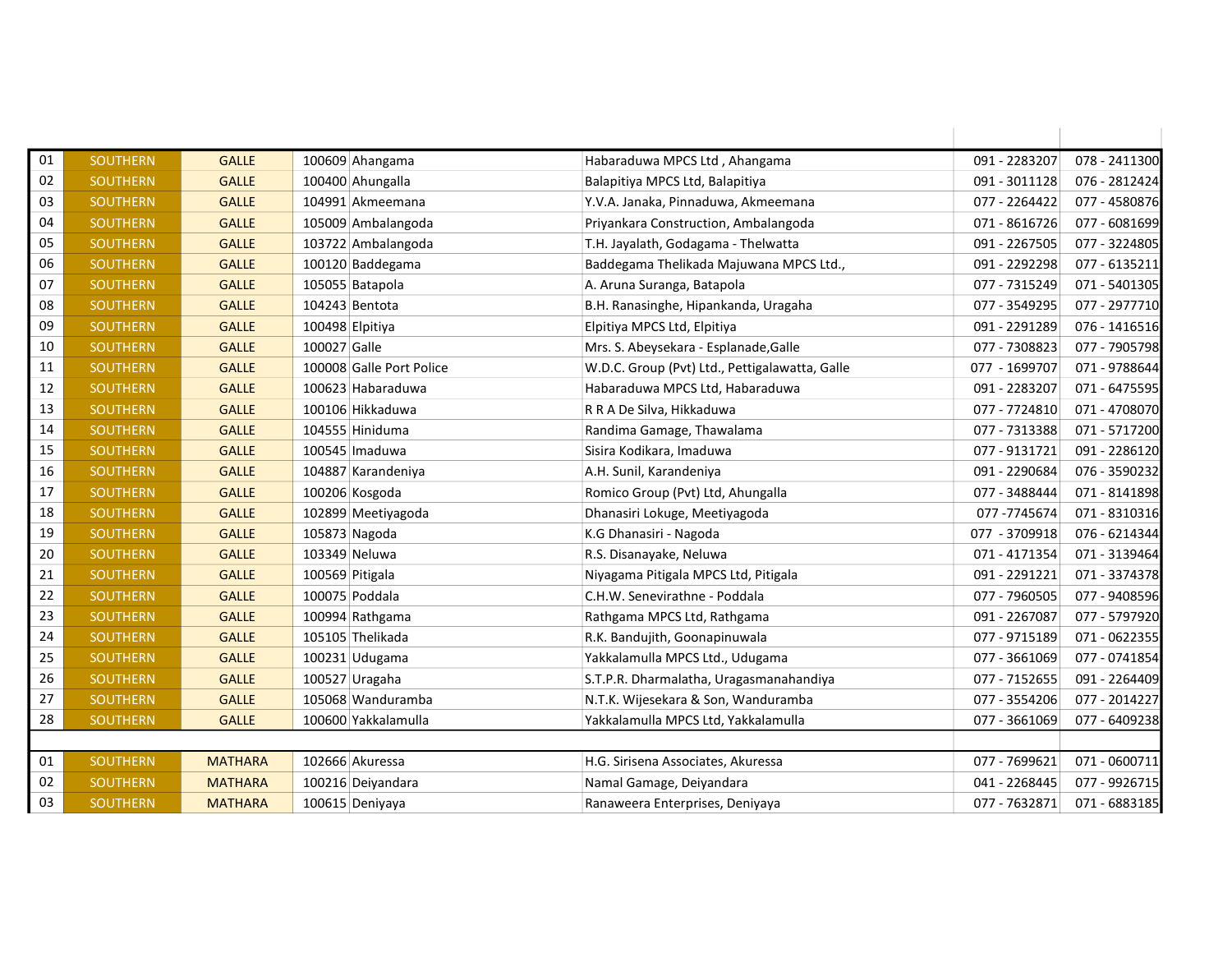| 04 | <b>SOUTHERN</b> | <b>MATHARA</b>     |                 | 100638 Dickwella         | Bamunusinghe & Co.(Pvt) Ltd, Dickwella           | 071 - 3662772 | 071 - 9105096 |
|----|-----------------|--------------------|-----------------|--------------------------|--------------------------------------------------|---------------|---------------|
| 05 | <b>SOUTHERN</b> | <b>MATHARA</b>     |                 | 100795 Gandara           | S. Abeysooriya, Gandara                          | 076 - 7218248 | 077 - 0080763 |
| 06 | <b>SOUTHERN</b> | <b>MATHARA</b>     |                 | 100051 Hakmana           | S.S. Senerath, Hakmana                           | 077 - 3077667 | 071 - 8102965 |
| 07 | <b>SOUTHERN</b> | <b>MATHARA</b>     |                 | 100618 Kamburupitiya     | Kamburupitiya MPCS Ltd, Kamburupitiya            | 071 - 2878098 | 072 - 7365983 |
| 08 | <b>SOUTHERN</b> | <b>MATHARA</b>     |                 | 100545 Kananke           | Sisira Kodikara, Imaduwa                         | 077 - 9131721 | 091 - 2286120 |
| 09 | <b>SOUTHERN</b> | <b>MATHARA</b>     |                 | 103440 Kosmodara         | Morawakkorale Tea Producers' Co-Op. Kotapola     | 041 - 2271259 | 071 - 2294651 |
| 10 | <b>SOUTHERN</b> | <b>MATHARA</b>     |                 | 102668 Kotawila          | R.A. Gayan, Kamburugamuwa                        | 077-6569340   | 041 - 2234561 |
| 11 | <b>SOUTHERN</b> | <b>MATHARA</b>     |                 | 106069 Malimbada         | S. Dheerasekara, Godagama, Matara                | 077 - 3274921 | 071 - 6371027 |
| 12 | <b>SOUTHERN</b> | <b>MATHARA</b>     | 100196 Matara   |                          | Harischandra Mills Ltd, Matara                   | 041 - 2224701 | 077 - 0504852 |
| 13 | <b>SOUTHERN</b> | <b>MATHARA</b>     |                 | 100526 Mawarala          | Beralapanathara MPCS Ltd, Mawarala               | 041 - 2272267 | 070 - 2370113 |
| 14 | SOUTHERN        | <b>MATHARA</b>     |                 | 103440 Morawaka          | Morawakkorale Tea Producers' Co-Op. Kotapola     | 041 - 2271259 | 071 - 2294651 |
| 15 | <b>SOUTHERN</b> | <b>MATHARA</b>     |                 | 100110 Pitabeddara       | S.P.L. Hettiarachchi, Pitabeddara                | 071 - 4476147 | 070 - 2117821 |
| 16 | <b>SOUTHERN</b> | <b>MATHARA</b>     |                 | 100110 Rotumba           | S.P.L. Hettiarachchi, Pitabeddara                | 071 - 4476147 | 070 - 2117821 |
| 17 | <b>SOUTHERN</b> | <b>MATHARA</b>     |                 | 100698 Thihagoda         | Nisalki Enterprises. Thihagoda                   | 071 - 2170850 | 041 - 2246279 |
| 18 | SOUTHERN        | <b>MATHARA</b>     |                 | 103508 Urubokka          | K. Premathilake, Urubolkka                       | 077 - 3352832 | 071 - 6198274 |
| 19 | <b>SOUTHERN</b> | <b>MATHARA</b>     |                 | 100165 Weligama          | Real Lanka Filling Station, Weligama             | 077 - 7257647 | 077 - 7257421 |
| 20 | <b>SOUTHERN</b> | <b>MATHARA</b>     | 105238          |                          | Hakmana MPCS, Ransegoda                          | 041 - 2286207 | 070 - 2512807 |
|    |                 |                    |                 |                          |                                                  |               |               |
| 01 | <b>SOUTHERN</b> | <b>HAMBANTHOTA</b> |                 | 100019 Ambalantota       | Magnet Group (Pvt) Ltd, Ambalantota              | 071 - 6883919 | 071 - 4304638 |
| 02 | <b>SOUTHERN</b> | <b>HAMBANTHOTA</b> |                 | 105056 Angunukolapelessa | Sarath Munasinghe Fuel Mart, Angunukolapelessa   | 071 - 4830156 | 071 - 3116829 |
| 03 | <b>SOUTHERN</b> | <b>HAMBANTHOTA</b> | 100383 Beliatta |                          | Beliatta MPCS Ltd., Beliatta                     | 047 - 2243210 | 077 - 7324659 |
| 04 | <b>SOUTHERN</b> | <b>HAMBANTHOTA</b> |                 | 100006 Hambantota        | Hambantota MPCS Ltd., Hambantota                 | 047 - 2256368 | 077 - 6266658 |
| 05 | <b>SOUTHERN</b> | <b>HAMBANTHOTA</b> |                 | 100378 Hungama           | Hungama MPCS Ltd, Hungama                        | 047 - 2223284 | 078 - 4653615 |
| 06 | <b>SOUTHERN</b> | <b>HAMBANTHOTA</b> |                 | 100468 Kataragama        | Tissamaharama MPCS Ltd., Kataragama              | 047-2237249   | 077 - 3822394 |
| 07 | <b>SOUTHERN</b> | <b>HAMBANTHOTA</b> |                 | 103448 Katuwana          | S.W. Mohotti, Katuwana                           | 071 - 6453905 | 047 - 3628282 |
| 08 | <b>SOUTHERN</b> | <b>HAMBANTHOTA</b> | 100348 Kirinda  |                          | S & S Petroleum Traders, Yodakandiya             | 071 - 8476135 | 071 - 1895049 |
| 09 | <b>SOUTHERN</b> | <b>HAMBANTHOTA</b> |                 | 100483 Lunugamvehera     | K.A.A. Ramyalal - Pannegamuwa                    | 076 - 2984756 | 047 - 2237126 |
| 10 | <b>SOUTHERN</b> | <b>HAMBANTHOTA</b> |                 | 100581 Middeniya         | Weeraketiya MPCS Ltd., Middeniya                 | 047 - 2246218 | 071 - 8332833 |
| 11 | <b>SOUTHERN</b> | <b>HAMBANTHOTA</b> |                 | 100583 Sooriyawewa       | Ben Hewa Associates (Pvt)Ltd., Sooriyawewa       | 047 - 2289007 | 071 - 0588030 |
| 12 | SOUTHERN        | <b>HAMBANTHOTA</b> |                 | 100364 Tangalle          | D.W.A.U. Dickwella, Tangalle                     | 077 - 7753714 | 077 - 7596247 |
| 13 | <b>SOUTHERN</b> | <b>HAMBANTHOTA</b> |                 | 100393 Thissamaharama    | D.S. De Silva Associates (Pvt)Ltd., Tissamharama | 077 - 4549470 | 071 - 6531217 |
| 14 | SOUTHERN        | <b>HAMBANTHOTA</b> |                 | 100181 Walasmulla        | Walasmulla MPCS Ltd, Walasmulla                  | 047 - 2245228 | 071 - 6013065 |
| 15 | <b>SOUTHERN</b> | <b>HAMBANTHOTA</b> |                 | 100529 Weeraketiya       | Weeraketiya MPCS Ltd., Weeraketiya               | 047 - 2246218 | 070 - 3802088 |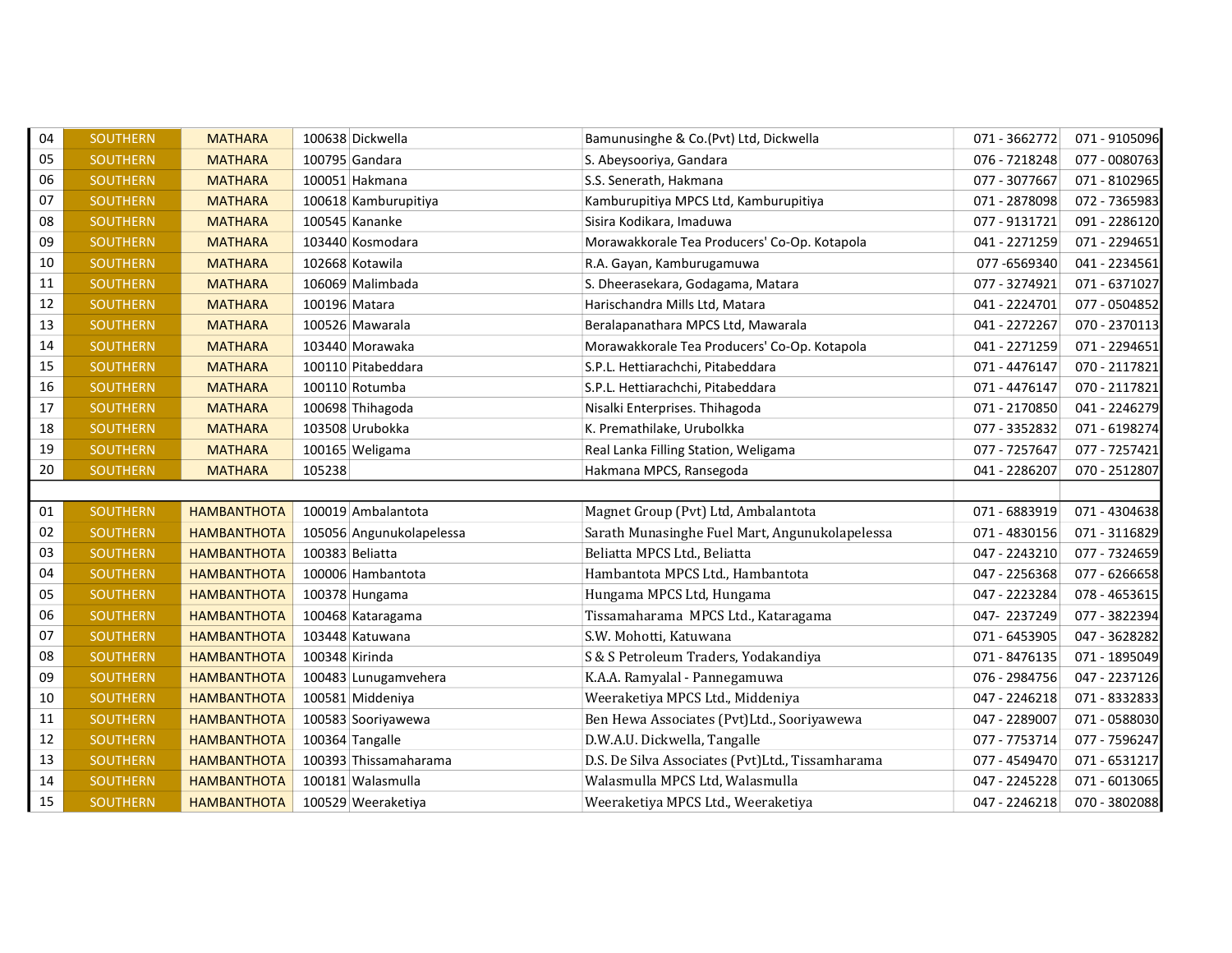| 16 | <b>SOUTHERN</b> | <b>HAMBANTHOTA</b> |        | 100021 Weerawila   | President Service Ins. Fund, Weerawila       | 047 - 2237169 | 070 - 5040600 |
|----|-----------------|--------------------|--------|--------------------|----------------------------------------------|---------------|---------------|
| 17 | <b>SOUTHERN</b> | <b>HAMBANTHOTA</b> | 102677 |                    | Sri Lanka Red Cross Society Ltd., Hambantota | 047 - 2222415 | 077 - 3867902 |
| 18 | <b>SOUTHERN</b> | <b>HAMBANTHOTA</b> | 104333 |                    | Nihal Gunasekara & Sons, Lunama, Ambalantota | 077 - 7536763 | 077 - 2249245 |
|    |                 |                    |        |                    |                                              |               |               |
| 01 | <b>NORTHERN</b> |                    |        | Akkarayan          | Akkarayan MPCS Ltd.,                         | 773812549     |               |
| 02 | <b>NORTHERN</b> |                    |        | Atchuvely          | Atchuvely MPCS Ltd.,                         | 772830998     |               |
| 03 | <b>NORTHERN</b> |                    |        | Bogaswessa         | Mr.C.Paramanathan                            | 776309683     | 242222060     |
| 04 | <b>NORTHERN</b> |                    |        | Chavakachcheri     | Chavakachcheri MPCS Ltd.,                    | 772487174     | 212270676     |
| 05 | <b>NORTHERN</b> |                    |        | Cheddikulam        | Cheddkulam MPCS Ltd.,                        | 772073429     |               |
| 06 | <b>NORTHERN</b> |                    |        | Chunnakam          | Mrs.K.Kathiresampillai                       | 773434657     | 212241466     |
| 07 | <b>NORTHERN</b> |                    |        | Echchanmkulaum     | Mr.C.Paramanathan                            | 776309683     | 242222060     |
| 08 | <b>NORTHERN</b> |                    |        | Illavalai          | Alveddy Mallakam MPCS Ltd.,                  | 777605347     |               |
| 09 | <b>NORTHERN</b> |                    |        | Illuppakaduwa      | Manthai west MPCS Ltd.,                      | 779084120     | 232222270     |
| 10 | <b>NORTHERN</b> |                    |        | Irattaiperiyakulam | Mr.K.M.Liyakath Ali                          | 778351409     | 242224789     |
| 11 | <b>NORTHERN</b> |                    |        | Jaffna             | Rajan Umajal (Pvt) Ltd.,                     | 773434657     | 212220988     |
| 12 | <b>NORTHERN</b> |                    |        | Jaffna             | Markfed                                      | 774668075     | 212226139     |
| 13 | <b>NORTHERN</b> |                    |        | Kanagarayankulam   | Mr.K.Yogarajah                               | 773086837     | 242051333     |
| 14 | <b>NORTHERN</b> |                    |        | Kankesanthurai     | Alveddy Mallakam MPCS Ltd.,                  | 777605347     |               |
| 15 | <b>NORTHERN</b> |                    |        | Karainagar         | Mr.K.Shanmugaratnam                          | 772395850     | 212223387     |
| 16 | <b>NORTHERN</b> |                    |        | Kayts              | Kayts MPCS Ltd.,                             | 776848109     |               |
| 17 | <b>NORTHERN</b> |                    |        | Killinochchi       | United Fuel Mart                             | 777281051     | 212283875     |
| 18 | <b>NORTHERN</b> |                    |        | Killinochchi       | Karaichy South MPCS Ltd.,                    | 212280152     |               |
| 19 | <b>NORTHERN</b> |                    |        | Koddikamam         | Koddikamam MPCS Ltd.,                        | 779039541     | 212050318     |
| 20 | <b>NORTHERN</b> |                    |        | Kopay              | Nallur MPCS Ltd.,                            | 762986153     | 212214524     |
| 21 | <b>NORTHERN</b> |                    |        | <b>MADU</b>        | Madhu Church                                 | 766525653     | 232051554     |
| 22 | <b>NORTHERN</b> |                    |        | Mallavi            | Thunnukkai MPCS Ltd.,                        | 779873727     | 243248256     |
| 23 | <b>NORTHERN</b> |                    |        | Mamaduva           | Mr.C.Paramanathan                            | 776309683     | 242222060     |
| 24 | <b>NORTHERN</b> |                    |        | Manipay            | Manipay MPCS Ltd.,                           | 775283435     |               |
| 25 | <b>NORTHERN</b> |                    |        | Mankulam           | Vavuniya North MPCS Ltd.,                    | 770206451     | 243248397     |
| 26 | <b>NORTHERN</b> |                    |        | Mannar             | Manthai west MPCS Ltd.,                      | 779084120     | 232222270     |
| 27 | <b>NORTHERN</b> |                    |        | Mulankavil         | Poonakary MPCS Ltd.,                         | 778284712     |               |
| 28 | <b>NORTHERN</b> |                    |        | Mullaitivu         | Marritampattu MPCS Ltd.,                     | 773475869     | 212290229     |
| 29 | <b>NORTHERN</b> |                    |        | Mulliyawalai       | Marritampattu MPCS Ltd.,                     | 773475869     | 212290229     |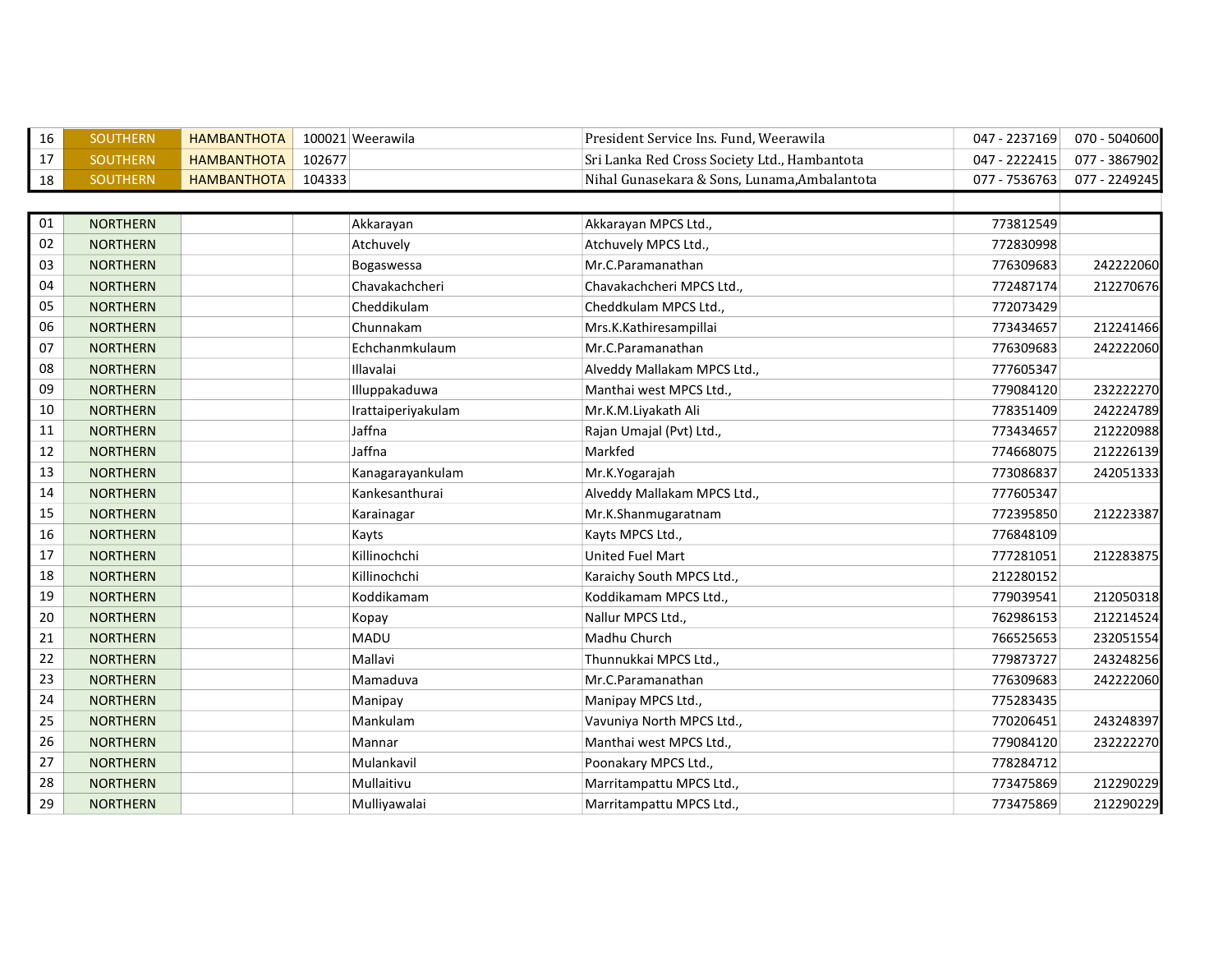| 30 | <b>NORTHERN</b> |              | Murunkan            | Manthai west MPCS Ltd.,           | 779084120 |           |
|----|-----------------|--------------|---------------------|-----------------------------------|-----------|-----------|
| 31 | <b>NORTHERN</b> |              | Nachchikuda         | Poonakary MPCS Ltd.,              | 778284712 |           |
| 32 | <b>NORTHERN</b> |              | Nedunkerny          | Mr.G.T.Linganathan                | 773102768 |           |
| 33 | <b>NORTHERN</b> |              | Nelliady            | Nelliady MPCS Ltd.,               | 777044014 | 213212540 |
| 34 | <b>NORTHERN</b> |              | Oddusuddan          | Muththuaiyankaddu MPCS Ltd.,      | 776546011 |           |
| 35 | <b>NORTHERN</b> |              | Omanthai            | Vavuniya MPCS Ltd.,               | 776634484 |           |
| 36 | <b>NORTHERN</b> |              | Pallai              | Everpray Enterprises (Pvt) Ltd.,  | 773370442 | 212050054 |
| 37 | <b>NORTHERN</b> |              | Parayanakulam       | Madhu Church                      | 766525653 | 232051554 |
| 38 | <b>NORTHERN</b> |              | Pesalai             | Manthai west MPCS Ltd.,           | 779084120 | 232222270 |
| 39 | <b>NORTHERN</b> |              | Point Pedro         | Pulloly MPCS Ltd.,                | 765861982 |           |
| 40 | <b>NORTHERN</b> |              | Poonakary           | Poonakary MPCS Ltd.,              | 770337641 |           |
| 41 | <b>NORTHERN</b> |              | Puliyankuam         | Mr.S.K.Kader                      | 778610602 | 244925546 |
| 42 | <b>NORTHERN</b> |              | Puthukkudiyiruppu   | Puthukkudiyiruppu MPCS Ltd.,      | 773488478 | 212061621 |
| 43 | <b>NORTHERN</b> |              | Puvarasankulam      | Mr.C.Paramanathan                 | 776309683 | 242222060 |
| 44 | <b>NORTHERN</b> |              | Silawathurai        | Manthai west MPCS Ltd.,           | 779084120 | 232222270 |
| 45 | <b>NORTHERN</b> |              | Tellipalai          | Alveddy Mallakam MPCS Ltd.,       | 777605347 |           |
| 46 | <b>NORTHERN</b> |              | Thalaimannar        | Manthai west MPCS Ltd.,           | 779084120 | 232222270 |
| 47 | <b>NORTHERN</b> |              | Tharmapuram         | Visvamdu Farmer's MPCS Ltd.,      | 777833213 |           |
| 48 | <b>NORTHERN</b> |              | Ulukkulam           | Mr.C.Paramanathan                 | 776309683 | 242222060 |
| 49 | <b>NORTHERN</b> |              | Vaddukoddai         | Chankanai MPCS Ltd.,              | 779591129 |           |
| 50 | <b>NORTHERN</b> |              | Valveddithurai      | Point Pedro MPCS Ltd.,            | 778998270 |           |
| 51 | <b>NORTHERN</b> |              | Vankalai            | Manthai west MPCS Ltd.,           | 779084120 | 232222270 |
| 52 | <b>NORTHERN</b> |              | Vavuniya            | Vavuniya South MPCS Ltd.,         | 762204855 | 242228407 |
| 53 | <b>NORTHERN</b> |              | Vidaththaltivu      | Manthai west MPCS Ltd.,           | 779084120 | 232222270 |
| 54 | <b>NORTHERN</b> |              | Welioya             | Marritampattu MPCS Ltd.,          | 773475869 | 212290229 |
|    |                 |              |                     |                                   |           |           |
| 01 | <b>CENTRAL</b>  | <b>KANDY</b> | <b>AKURANA</b>      | M.H.M. MOHIDEEN                   | 772285011 |           |
| 02 | <b>CENTRAL</b>  | <b>KANDY</b> | <b>ALAWATHUGODA</b> | <b>OUFF ENTERPRISES</b>           | 773876015 |           |
| 03 | <b>CENTRAL</b>  | <b>KANDY</b> | AMBATENNA           | S.A. SAMANTHA                     | 773208228 |           |
| 04 | <b>CENTRAL</b>  | <b>KANDY</b> | <b>BALAGOLLA</b>    | <b>HETTIGODA ENTERPRISES</b>      | 777843204 |           |
| 05 | <b>CENTRAL</b>  | <b>KANDY</b> | GALAGEDARA          | <b>GALAGEDARA MPCS LTD</b>        | 779694183 |           |
| 06 | <b>CENTRAL</b>  | <b>KANDY</b> | <b>GAMPOLA</b>      | S.M.V.D. SAMARAKOON               | 776186695 |           |
| 07 | <b>CENTRAL</b>  | <b>KANDY</b> | GANNORUWA           | YATINUWARA GANGA PALATHA MPCS LTD | 776115738 |           |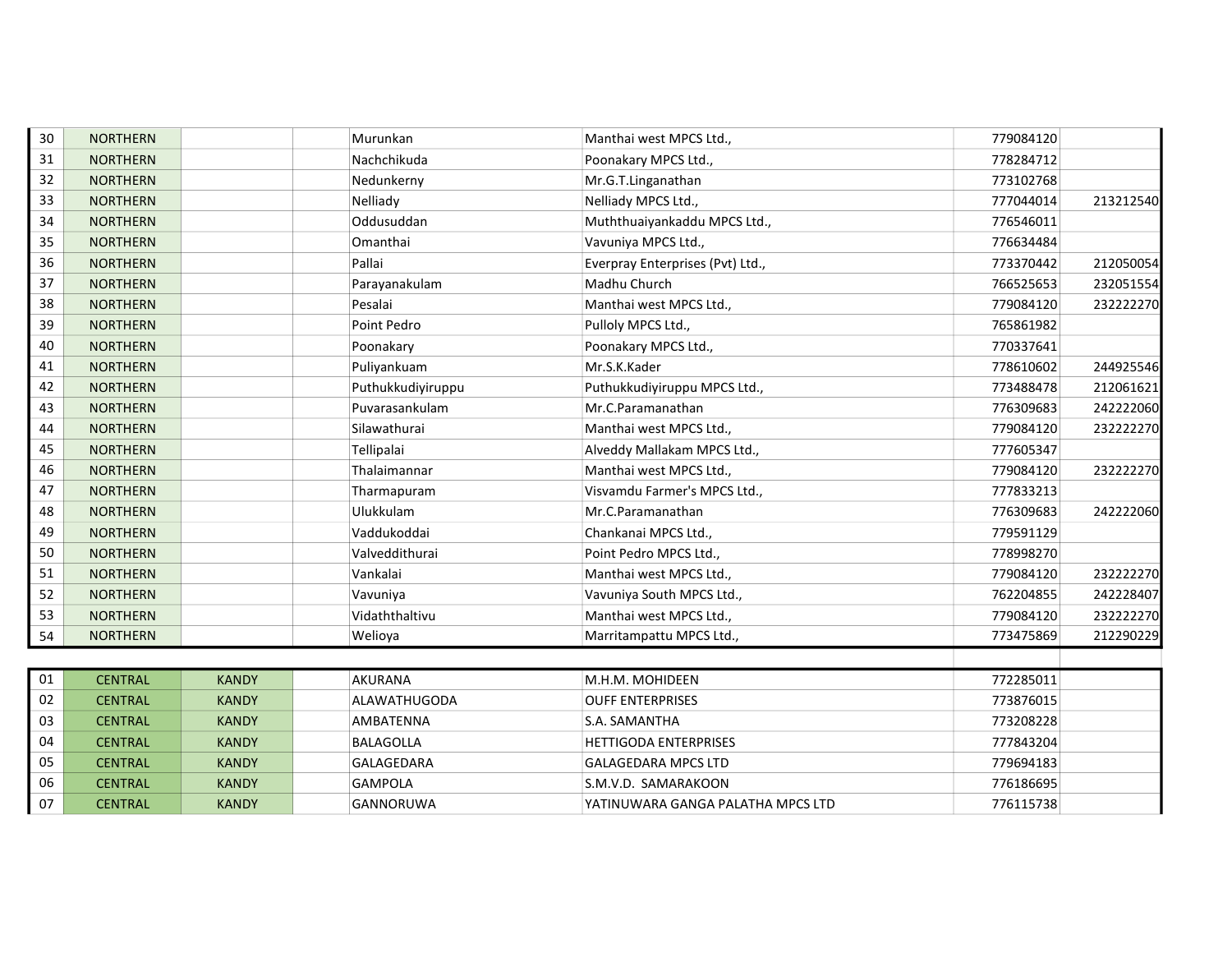| 08 | <b>CENTRAL</b> | <b>KANDY</b>  | HASALAKA            | <b>HASALAKA MPCS LTS</b>                | 770511634 |
|----|----------------|---------------|---------------------|-----------------------------------------|-----------|
| 09 | <b>CENTRAL</b> | <b>KANDY</b>  | <b>KANDY</b>        | <b>KANDY MPCS LTD</b>                   | 725463366 |
| 10 | <b>CENTRAL</b> | <b>KANDY</b>  | <b>KANDY</b>        | P.L.C. ALWIS                            | 777769870 |
| 11 | <b>CENTRAL</b> | <b>KANDY</b>  | <b>KANDY</b>        | LAUGF PETROLEUM (PVT) LTD               | 779032373 |
| 12 | <b>CENTRAL</b> | <b>KANDY</b>  | KANDY               | D.P. KUMARAGE                           | 764402914 |
| 13 | <b>CENTRAL</b> | <b>KANDY</b>  | KARALLIYADDA        | <b>TELDENIYA MPCS</b>                   | 719191953 |
| 14 | <b>CENTRAL</b> | <b>KANDY</b>  | KUNDASALE           | <b>K.P.P MUNASINGHE</b>                 | 777811326 |
| 15 | <b>CENTRAL</b> | <b>KANDY</b>  | <b>MADAWALA</b>     | M.H.M. NAZEMDEEN                        | 773840418 |
| 16 | <b>CENTRAL</b> | <b>KANDY</b>  | MAILAPITIYA         | R.A.U.G. JAYATISSA                      | 716204307 |
| 17 | <b>CENTRAL</b> | <b>KANDY</b>  | MALPANA             | <b>U.S.B. RAJAGURU</b>                  | 717492440 |
| 18 | <b>CENTRAL</b> | <b>KANDY</b>  | MANIKHINNA          | KUNDASALE MPCS                          | 757341143 |
| 19 | <b>CENTRAL</b> | <b>KANDY</b>  | NAWALAPITIYA        | NAWALAPITIYA MPCS LTD                   | 776000098 |
| 20 | <b>CENTRAL</b> | <b>KANDY</b>  | <b>PANWILA</b>      | M. PRIYANTHA                            | 775586670 |
| 21 | <b>CENTRAL</b> | <b>KANDY</b>  | PERADENIYA          | C. KURUPPUARACHCHI                      | 714957972 |
| 22 | <b>CENTRAL</b> | <b>KANDY</b>  | PILIMATHALAWA       | SEETHA HOLDINGS (PVT) LTD               | 770133827 |
| 23 | <b>CENTRAL</b> | <b>KANDY</b>  | PUJAPITIYA          | <b>GUNARATHNE ENTERPRISES</b>           | 710690222 |
| 24 | <b>CENTRAL</b> | <b>KANDY</b>  | PUSSELLAWA          | <b>GAMPOLA MPCS LTD</b>                 | 771658222 |
| 25 | <b>CENTRAL</b> | <b>KANDY</b>  | RAJAWELLA           | KUNDASALE MPCS LTD                      | 779490066 |
| 26 | <b>CENTRAL</b> | <b>KANDY</b>  | RIKILLAGASKADA      | H.M. MALLIKA HINDAGODA                  | 710155012 |
| 27 | <b>CENTRAL</b> | <b>KANDY</b>  | TELDENIYA           | A.B. WIJESINGHE                         | 718470851 |
| 28 | <b>CENTRAL</b> | <b>KANDY</b>  | <b>TENNEKUMBURA</b> | THALATHUOYA MARASSANA MPCS LTD          | 722784989 |
| 29 | <b>CENTRAL</b> | <b>KANDY</b>  | THALATHUOYA         | THALATHUOYA MARASSANA MPCS LTD          | 779065624 |
| 30 | <b>CENTRAL</b> | <b>KANDY</b>  | WATTEGAMA           | A. RANATUNGA & SON                      | 777332333 |
| 31 | <b>CENTRAL</b> | <b>KANDY</b>  | WELIGALLA           | <b>HARSHA GHARDIHEWA</b>                | 778332613 |
| 32 | <b>CENTRAL</b> | <b>KANDY</b>  | WILGAMUWA           | <b>KASUN ENTERPRISES</b>                | 727492624 |
|    |                |               |                     |                                         |           |
| 01 | <b>CENTRAL</b> | <b>MATALE</b> | AGALEWEL            | WIJAYA LANKA TRADING COMPANY LTD        | 773463323 |
| 02 | <b>CENTRAL</b> | <b>MATALE</b> | <b>DAMBULLA</b>     | W.K. ANURA GUNAWARDENE                  | 778302022 |
| 03 | <b>CENTRAL</b> | <b>MATALE</b> | <b>DAMBULLA</b>     | AUTO SERVICE DAMBULLA (PVT) LTD         | 718199636 |
| 04 | <b>CENTRAL</b> | <b>MATALE</b> | LENADORA            | <b>B.H. PARAKUM</b>                     | 662231330 |
| 05 | <b>CENTRAL</b> | <b>MATALE</b> | MATALE              | A&J DEVELOPERS & CONSTRUCTION (PVT) LTD | 715485109 |
| 06 | <b>CENTRAL</b> | <b>MATALE</b> | <b>MATALE</b>       | CAFFOR & COMPANY (PVT) LTD              | 779463096 |
| 07 | <b>CENTRAL</b> | <b>MATALE</b> | <b>NAULA</b>        | <b>NAULA MPCSLTD</b>                    | 762609631 |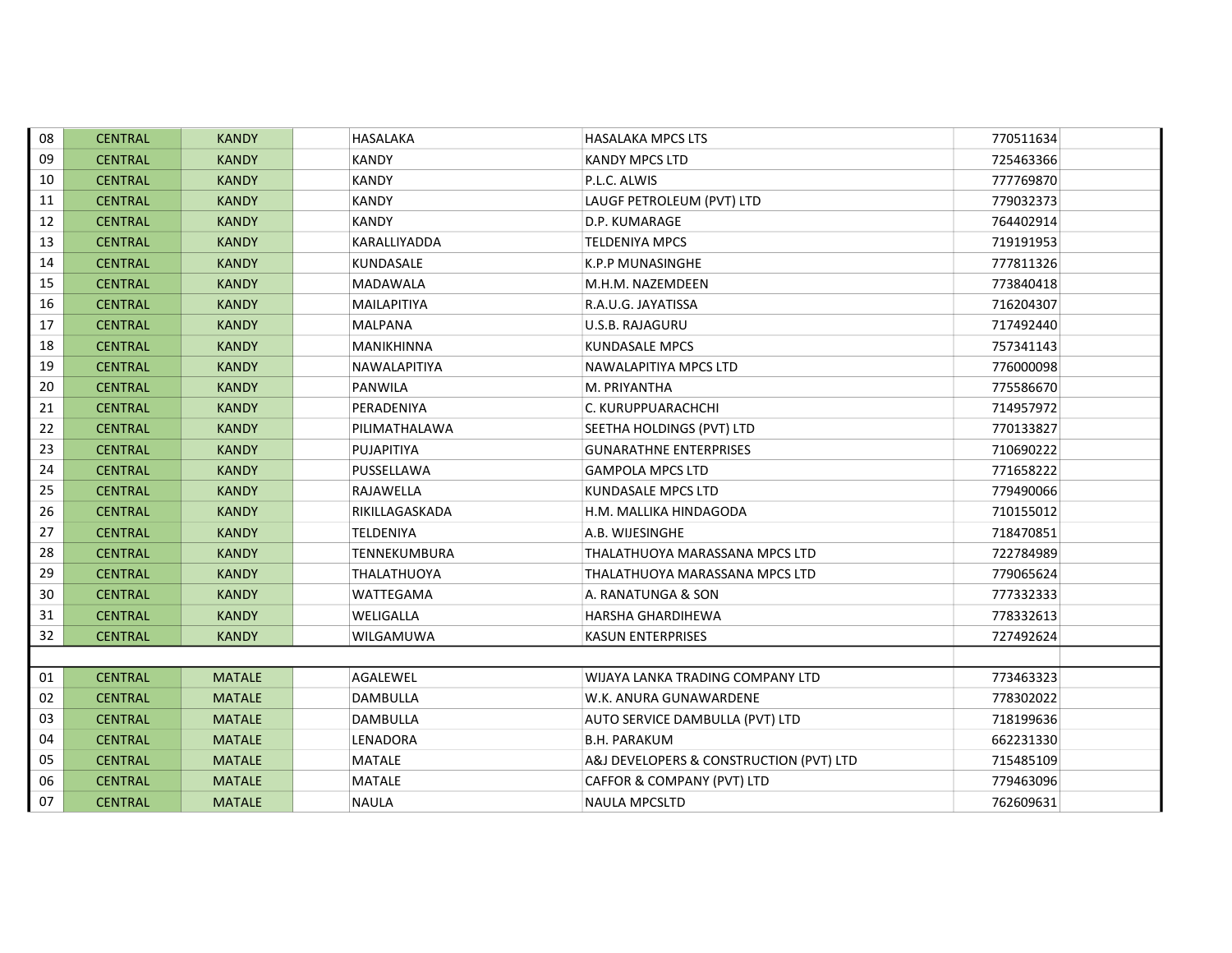| 08 | <b>CENTRAL</b>  | <b>MATALE</b> | PALAPATHWALA           | S.S.N. DE SILVA               | 772298039  |  |  |  |  |
|----|-----------------|---------------|------------------------|-------------------------------|------------|--|--|--|--|
| 09 | <b>CENTRAL</b>  | <b>MATALE</b> | PALAPATHWALA           | A.M.U.B. ARAMPOLA             | 773260400  |  |  |  |  |
| 10 | <b>CENTRAL</b>  | <b>MATALE</b> | <b>UKUWELA</b>         | JAYANTHI TRADING COMPANY LTD  | 777841173  |  |  |  |  |
|    |                 |               |                        |                               |            |  |  |  |  |
| 01 | <b>CENTTRAL</b> | N'ELIYA       | <b>GINIGATHHENA</b>    | <b>GINIGATHHENA MPCS LTD</b>  | 775219201  |  |  |  |  |
| 02 | <b>CENTTRAL</b> | N'ELIYA       | HANGURANKETHA          | <b>HANGURANKETHA MPCS LTD</b> | 705135984  |  |  |  |  |
| 03 | <b>CENTTRAL</b> | N'ELIYA       | <b>HATTON</b>          | OKMART HOLDINGS (PVT) LTD     | 717012334  |  |  |  |  |
| 04 | <b>CENTTRAL</b> | N'ELIYA       | KOTAGALA               | M. WEERASINGHEARACHCHI        | 7777410954 |  |  |  |  |
| 05 | <b>CENTTRAL</b> | N'ELIYA       | MASKELIYA              | MASKELIYA MPCS LTD            | 702432775  |  |  |  |  |
| 06 | <b>CENTTRAL</b> | N'ELIYA       | NUWARA ELIYA           | D.D. KASTURIARACHCHI & SON    | 777842408  |  |  |  |  |
| 07 | <b>CENTTRAL</b> | N'ELIYA       | PUNDALUOYA             | PUNDALUOYA MPCS LTS           | 779746174  |  |  |  |  |
| 08 | <b>CENTTRAL</b> | N'ELIYA       | RAGALA                 | NAWA WALAPANE MPCS LTD        | 773873960  |  |  |  |  |
| 09 | <b>CENTTRAL</b> | N'ELIYA       | THALAWAKELE            | U.K.B. SILVA                  | 703820725  |  |  |  |  |
|    |                 |               |                        |                               |            |  |  |  |  |
| 01 | <b>WESTERN</b>  |               | 100026 ALEXANDER PLACE | <b>SISIRI ENTERPRISES</b>     | 773416076  |  |  |  |  |
| 02 | <b>WESTERN</b>  |               | 100108 ALUTHGAMA       | <b>BERUWALA MPCS</b>          | 718260433  |  |  |  |  |
| 03 | <b>WESTERN</b>  |               | 104837 AMBATHALE       | K.D.M.M SIRIWARDHANA          |            |  |  |  |  |
| 04 | <b>WESTERN</b>  |               | 106112 ATHAGAMA        | P.M WIMALASIRI                | 773091499  |  |  |  |  |
| 05 | <b>WESTERN</b>  |               | 100112 ATTIDIYA        | C.K WARUSAWITHANA             | 718147306  |  |  |  |  |
| 06 | <b>WESTERN</b>  |               | 100248 AWISSAWELLA     | ARSAKULARATHNA                | 777283495  |  |  |  |  |
| 07 | <b>WESTERN</b>  |               | 100443 BANDARAGAMA     | BANDARAGAMA MPCS              | 707127007  |  |  |  |  |
| 08 | <b>WESTERN</b>  |               | 105052 BOKUNDARA       | R.R SIRIWANSA                 | 779297067  |  |  |  |  |
| 09 | <b>WESTERN</b>  |               | 100627 BORELESGAMUWA   | E.GUNASINGHE                  |            |  |  |  |  |
| 10 | <b>WESTERN</b>  |               | 100528 BULATHSINHALA   | <b>BULATHSINHALA MPCS</b>     | 761368746  |  |  |  |  |
| 11 | <b>WESTERN</b>  |               | 103289 BULATHSINHALA   | G.KULARATHNA                  | 718085814  |  |  |  |  |
| 12 | <b>WESTERN</b>  |               | 100284 DALUGAMA        | S.A.A.N PERERA                | 713035577  |  |  |  |  |
| 13 | <b>WESTERN</b>  |               | 100237 DANUGAMUWA      | ALLIANCE ENT.                 | 777281153  |  |  |  |  |
| 14 | <b>WESTERN</b>  |               | 100410 DELGODA         | <b>DHAMMIKA ENTERPRISES</b>   | 776154547  |  |  |  |  |
| 15 | <b>WESTERN</b>  |               | 100036 DEMATAGODA      | EHELIYAGODA ASSO:             | 710681867  |  |  |  |  |
| 16 | <b>WESTERN</b>  |               | 100180 ETHULKOTTE      | <b>SRI JPURA MPCS</b>         | 755454025  |  |  |  |  |
| 17 | <b>WESTERN</b>  |               | 100209 F/R             | NIROSHANA ENT:                | 718323684  |  |  |  |  |
| 18 | <b>WESTERN</b>  |               | 100546 GAMPAHA         | <b>GAMPAHA MPCS</b>           | 335671437  |  |  |  |  |
| 19 | <b>WESTERN</b>  |               | 105556 GANEMULLA       | DISSANAYAKE                   | 777698212  |  |  |  |  |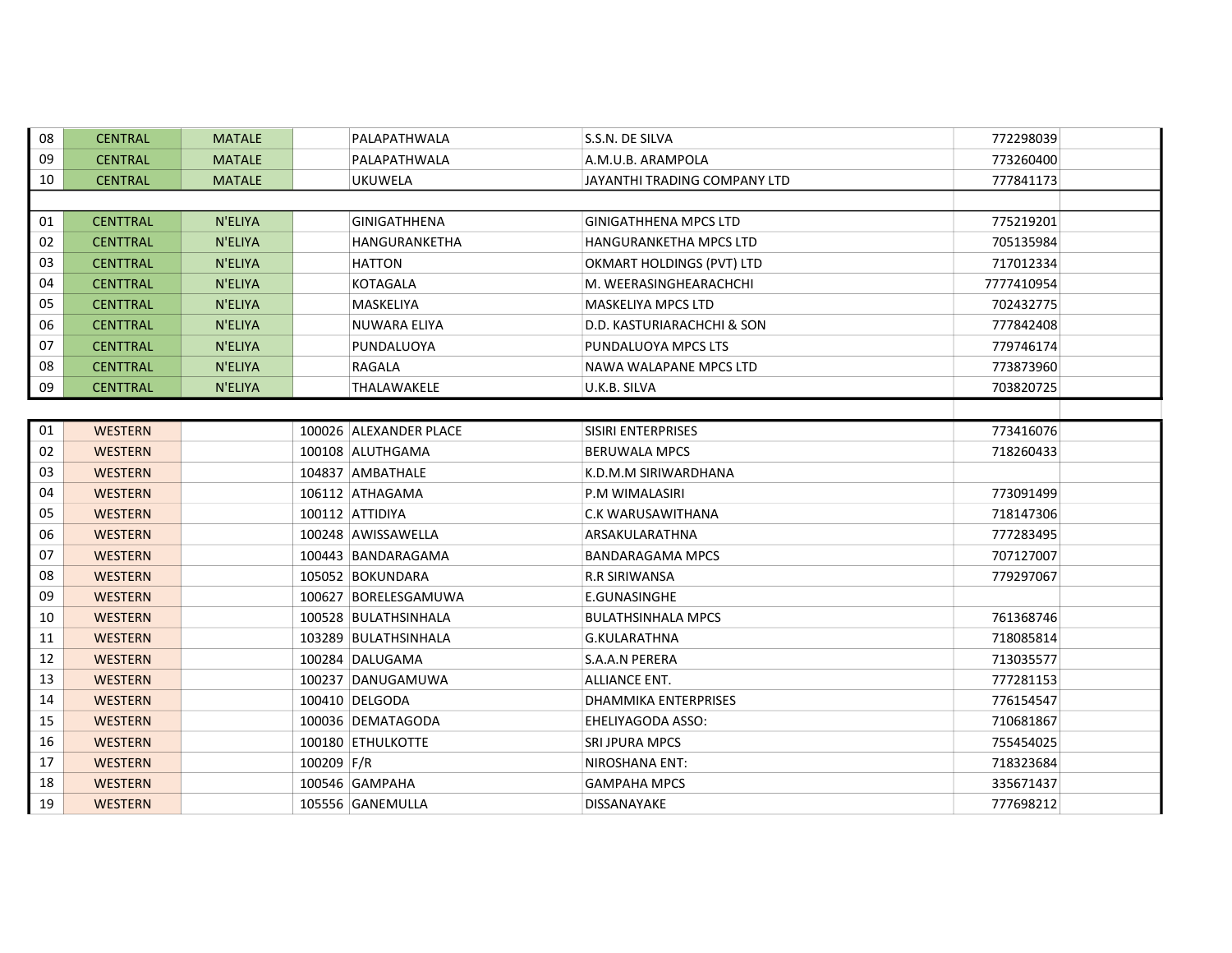| 20 | <b>WESTERN</b> |              | 100519 GIRIDARA         | <b>HEMANTHI PERERA</b>     | 764111022 |
|----|----------------|--------------|-------------------------|----------------------------|-----------|
| 21 | <b>WESTERN</b> |              | 105100 HAVELOCK RD      | <b>LAUGHFS PETROLEUM</b>   | 772289402 |
| 22 | <b>WESTERN</b> |              | 100564 HOMAGAMA         | D & S ENT                  | 777746170 |
| 23 | <b>WESTERN</b> |              | 100164 HORANA           | H.D.C HOLDINGS             | 776763197 |
| 24 | <b>WESTERN</b> |              | 100685   INGIRIYA       | <b>H.D BUDDHIPALA</b>      | 342268245 |
| 25 | <b>WESTERN</b> | 100514 JAELA |                         | <b>JAELA MPCS</b>          | 789028100 |
| 26 | <b>WESTERN</b> | 100237 JAELA |                         | ALLIANCE ENT.              | 713370719 |
| 27 | <b>WESTERN</b> |              | 100467 JETHAWANA RD     | A.H WIMALATHUNGA           | 716877881 |
| 28 | <b>WESTERN</b> |              | 100283 KADAWATHA        | DEWTHURU ENTERPRISES       | 777376099 |
| 29 | <b>WESTERN</b> |              | 100011 KADUWELA         | <b>HEWAGAMKORALE MPCS</b>  | 718234674 |
| 30 | <b>WESTERN</b> |              | 100059 KALUTARA         | SAGANA ENTERPRISES         | 719074623 |
| 31 | <b>WESTERN</b> |              | 100171 KALUTARA         | L.L KULATHUNGA             | 713029102 |
| 32 | <b>WESTERN</b> |              | 100515 KANDANA          | KANDANA MPCS               | 777185054 |
| 33 | <b>WESTERN</b> |              | 100493 KATUNAYAKE       | AIRPORT & AVIATION         | 703979722 |
| 34 | <b>WESTERN</b> |              | 105864 KELANIYA         | <b>UPUL MUDALIGE</b>       | 775295503 |
| 35 | <b>WESTERN</b> |              | 100392 KELANIYA         | <b>K.K.J.R KURUPPU</b>     | 777710360 |
| 36 | <b>WESTERN</b> |              | 100032 KIRIBATHGODA     | <b>L.W CABRAAL</b>         | 776573608 |
| 37 | <b>WESTERN</b> |              | 100346 KIRINDIWELA      | KIRINDIWELA MPCS           | 332269809 |
| 38 | <b>WESTERN</b> |              | 100061 KOHUWALA         | LAUGHFS PETROLEUM          | 777449848 |
| 39 | <b>WESTERN</b> |              | 100496 KOTADENIYAWA     | KOTADENIYAWA MPCS          | 718427900 |
| 40 | <b>WESTERN</b> |              | 100482 KOTAKAWATTA      | <b>S.A.P PERERA</b>        | 777171870 |
| 41 | <b>WESTERN</b> |              | 104171 KOTHALAWALA      | SHAKTHI LANKA              |           |
| 42 | <b>WESTERN</b> |              | 104528   MADIWELA       | NANDANA GAMAGE             | 777771021 |
| 43 | <b>WESTERN</b> |              | 100109 MAGGONA          | <b>BERUWALA MPCS</b>       | 717712749 |
| 44 | <b>WESTERN</b> |              | 100065 MALABE           | <b>LUMBINI ENTERPRISES</b> | 776791055 |
| 45 | <b>WESTERN</b> |              | 100402   MARADAGAHAMULA | PRODUCERS & MANUFAC        | 765948571 |
| 46 | <b>WESTERN</b> |              | 100087   MARADANA       | SENARATHNA                 | 773874767 |
| 47 | <b>WESTERN</b> |              | 100365   MATHUGAMA      | <b>MATHUGAMA MPCS</b>      | 710469664 |
| 48 | <b>WESTERN</b> |              | 105739 MAWARAMANDIYA    | <b>T.S CHAINS</b>          | 771629313 |
| 49 | <b>WESTERN</b> |              | 100503 MINUWANGODA      | MINUWANGODA MPCS           | 777890056 |
| 50 | <b>WESTERN</b> |              | 100419 MIRIGAMA         | <b>MIRIGAMA MPCS</b>       | 766297816 |
| 51 | <b>WESTERN</b> |              | 100447 MIRIHANA         | <b>SRI JPURA MPCS</b>      | 779308684 |
| 52 | <b>WESTERN</b> |              | 100340 MIRISWATTA       | K.P PADUWAWELA             | 777573368 |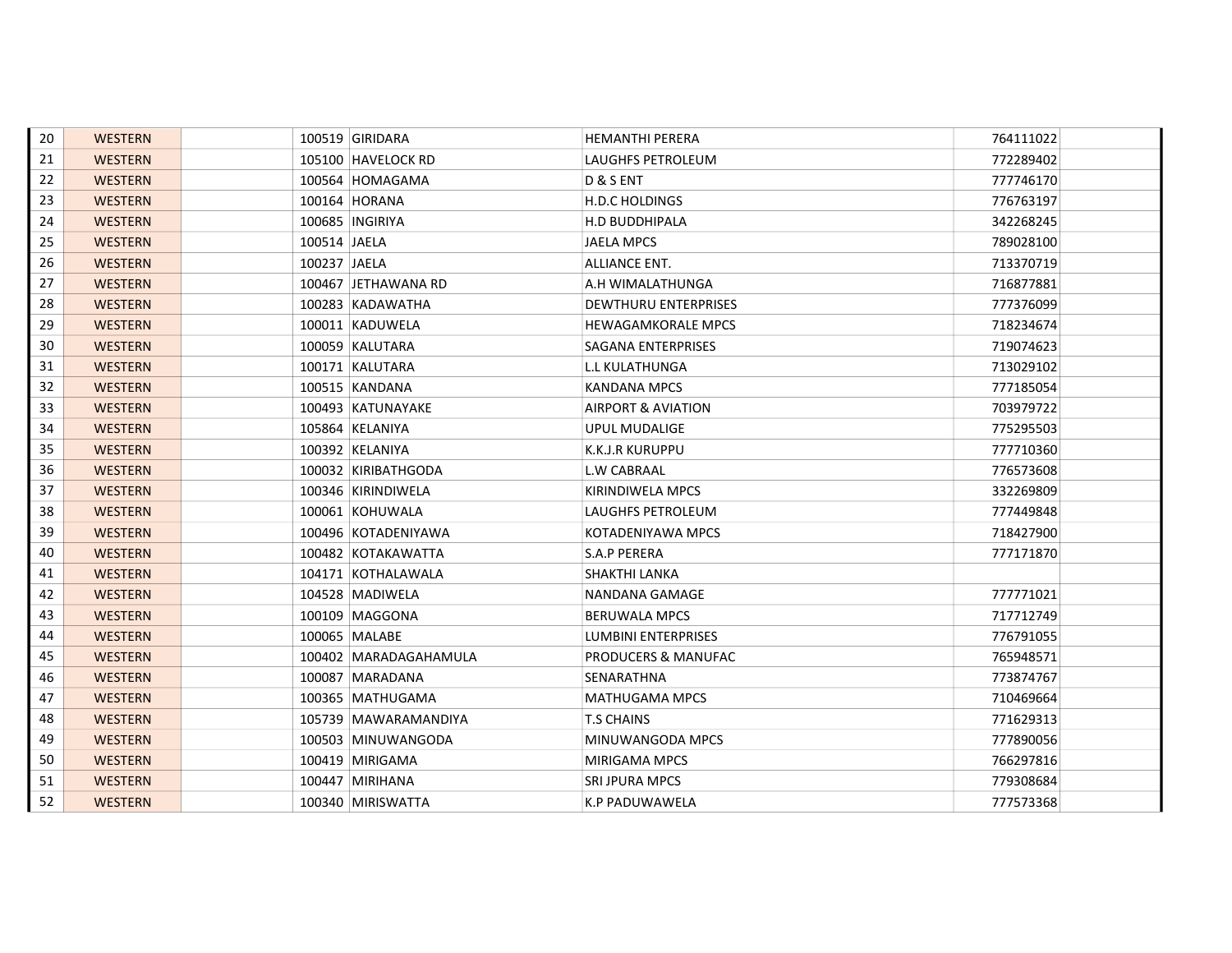| 53 | <b>WESTERN</b> |          |              | 100081 MORATUWA    | <b>MORATUWA MPCS</b>            | 777190116   |             |  |
|----|----------------|----------|--------------|--------------------|---------------------------------|-------------|-------------|--|
| 54 | <b>WESTERN</b> |          |              | 100057 MORATUWA    | Q & R ENTERPRISES               | 777418640   |             |  |
| 55 | <b>WESTERN</b> |          |              | 103518 MUDUNGODA   | <b>B.M MAPA</b>                 | 778390504   |             |  |
| 56 | <b>WESTERN</b> |          |              | 100607 NAWAGAMUWA  | TRANSLANKA                      | 772223107   |             |  |
| 57 | <b>WESTERN</b> |          |              | 100117 NEGOMBO     | <b>NEGOMBO MPCS</b>             | 779079034   |             |  |
| 58 | <b>WESTERN</b> |          |              | 100004 NEGOMBO     | <b>S.L AIRFORCE</b>             | 718589151   |             |  |
| 59 | <b>WESTERN</b> |          |              | 100334 NUGEGODA    | <b>WICKRAMASIRI ENT:</b>        | 770446929   |             |  |
| 60 | <b>WESTERN</b> |          |              | 100079 PANADURA    | H.D PEIRIS                      | 777778679   |             |  |
| 61 | <b>WESTERN</b> |          |              | 100116 PANNIPITIYA | YASARATHNA                      | 774199726   |             |  |
| 62 | <b>WESTERN</b> |          |              | 100473 PELIYAGODA  | M.I.M SHERIFF                   | 713839778   |             |  |
| 63 | <b>WESTERN</b> |          |              | 100504 PILIYANDALA | PILIYANDALA MPCS                | 713496061   |             |  |
| 64 | <b>WESTERN</b> |          |              | 103752 POLGASOWITA | WICKRAMASEKARA HOLDINGS         | 770535253   |             |  |
| 65 | <b>WESTERN</b> |          |              | 100406 PUGODA      | DOMPE PUGODA MPCS               | 710115933   |             |  |
| 66 | <b>WESTERN</b> |          |              | 100520 RAGAMA      | RAGAMA MPCS                     | 716672104   |             |  |
| 67 | <b>WESTERN</b> |          |              | 100261 RATMALANA   | <b>R.L FERNANDO</b>             | 773472182   |             |  |
| 68 | <b>WESTERN</b> |          |              | 100522 THAHARIYA   | S.A SIRIWARDHANA                | 775963139   |             |  |
| 69 | <b>WESTERN</b> |          |              | 100256 UNION PLACE | MARKFED                         | 718275086   |             |  |
| 70 | <b>WESTERN</b> |          |              | 100574 VEYANGODA   | <b>VEYANGODA MPCS</b>           | 332290759   |             |  |
| 71 | <b>WESTERN</b> |          |              | 100014 WELIKADA    | K.D.U.S PERERA                  | 768472572   |             |  |
| 72 | <b>WESTERN</b> |          |              | 101493 WELISARA    | <b>NAVY CAMP</b>                | 112954925   |             |  |
| 73 | <b>WESTERN</b> |          |              | 105227 WELIWERIYA  | J.A.I JAYASINGHE                | 777476818   |             |  |
| 74 | <b>WESTERN</b> |          |              | 100580 WELLAWATTA  | CO-SOUTH CO:                    | 767237365   |             |  |
| 75 | <b>WESTERN</b> |          |              | 100477 YAKKALA     | SENANAYAKE                      | 777755564   |             |  |
|    |                |          |              |                    |                                 |             |             |  |
| 01 | වයඹ පලාත       | කුරුණෑගල | 100373 අලව්ව |                    | සී/ස අලව්ව වි.සේ.ස.සමිතිය       | 037-2277220 | 071-1623112 |  |
| 02 | වයඹ පලාත       | කුරුණෑගල |              | 100113 ඉබ්බාගමුව   | ඒ.එම්.එම්. නිජාම්               | 037-2258269 | 076-3262957 |  |
| 03 | වයඹ පලාත       | කුරුණෑගල |              | 100000 කුරුණෑගල    | ආර්.එම්.එම්.ජේ. නාවින්න         | 037-4944880 | 070-3118894 |  |
| 04 | වයඹ පලාත       | කුරුණෑගල |              | 100628 කුරුණෑගල    | සී/ස කුරුණෑගල වි.සේ.ස.සමිතිය    | 037-4947675 | 077-9201211 |  |
| 05 | වයඹ පලාත       | කුරුණෑගල |              | 100315 කුලියාපිටිය | සී/ස කුලියාපිටිය වි.සේ.ස.සමිතිය | 037-4942959 | 077-6312260 |  |
| 06 | වයඹ පලාත       | කුරුණෑගල |              | 100064 කොබෙයිගනේ   | සී/ස කොබෙයිගතේ වි.සේ.ස.සමිතිය   | 037-7914909 | 078-6853442 |  |
| 07 | වයඹ පලාත       | කුරුණෑගල |              | 100598 ගිරිදල්ල    | සී/ස කටුගම්පොල වි.සේ.ස.සමිතිය   | 037-4942457 | 071-5209006 |  |
| 08 | වයඹ පලාත       | කුරුණෑගල |              | 100199 නාරම්මල     | සිසිර ටේඩිංස් පුද්ගලික සමාගම    | 037-2249784 | 071-6872612 |  |
| 09 | වයඹ පලාත       | කුරුණෑගල |              | 100096 නිකවැරටිය   | සී/ස නිකවැරටිය වි.සේ.ස.සමිතිය   | 037-2260542 | 077-4981635 |  |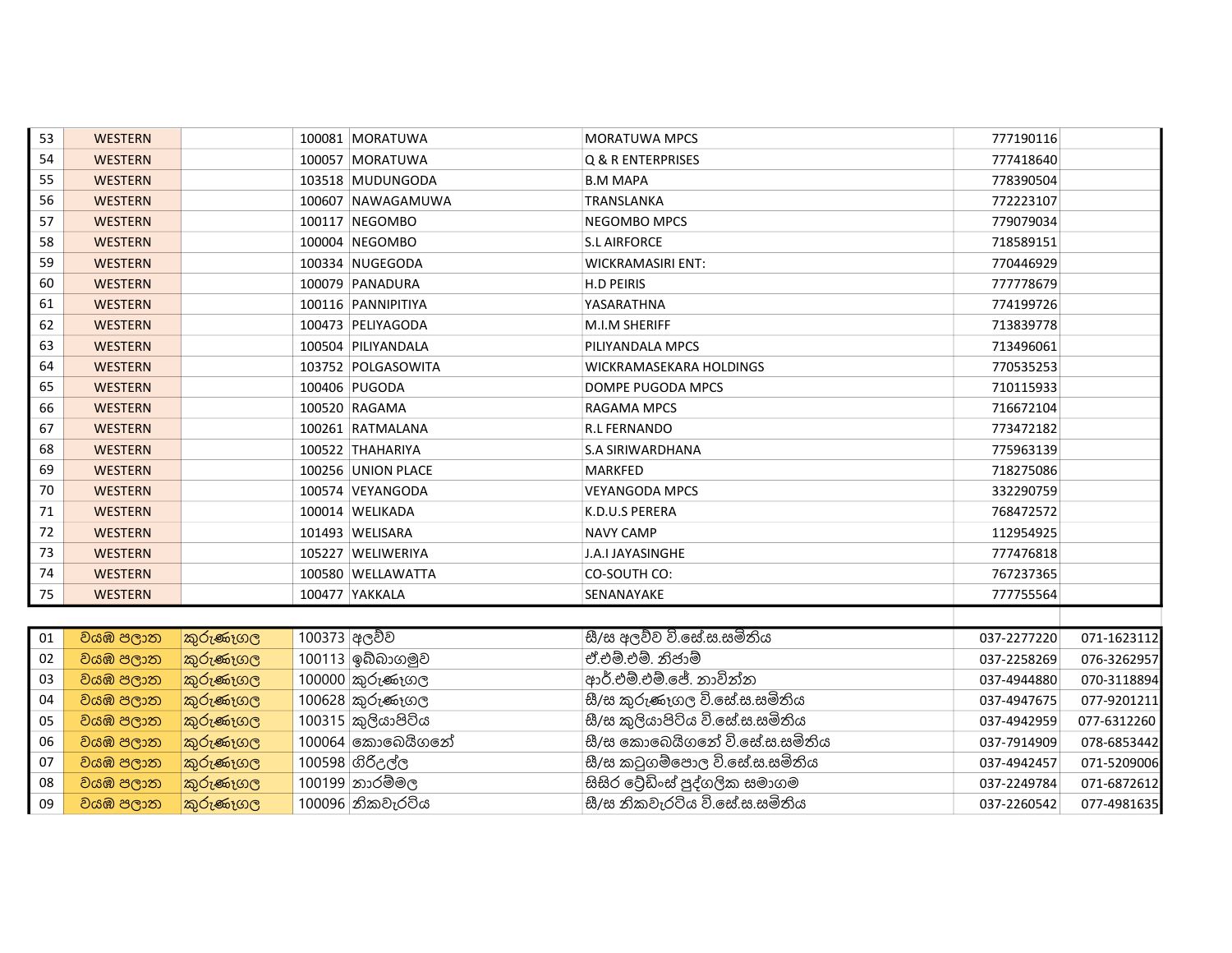| 10 | වයඹ පලාත | කුරුණෑගල |               | 100593 පන්නල        | සී/ස කටුගම්පොල වි.සේ.ස.සමිතිය      | 037-2245160 | 076-3499689 |
|----|----------|----------|---------------|---------------------|------------------------------------|-------------|-------------|
| 11 | වයඹ පලාත | කුරුණෑගල |               | 100718 මීගලෑව       | පී.ඒ. ඉන්දුසේන                     | 025-2281196 | 072-1228600 |
| 12 | වයඹ පලාත | කුරුණෑගල | 100336 රිදීගම |                     | සී/ස රිදීගම වි.සේ.ස.සමිතිය         | 037-2251049 | 077-9071531 |
| 13 | වයඹ පලාත | කුරුණෑගල |               | 100481 වාරියපොල     | සී/ස වාරියපොල වි.සේ.ස.සමිතිය       | 037-4943654 | 070-3765679 |
| 14 | වයඹ පලාත | කුරුණෑගල |               | 100361 හෙට්ටිපොල    | සී/ස තව පඩුවස්නුවර වි.සේ.ස.සමිතිය  | 037-2291735 | 071-8164157 |
| 15 | වයඹ පලාත | පුත්තලම  |               | 103231 ආනමඩුව       | සී/ස ආනමඩුව වි.සේ.ස.සමිතිය         | 032-4934418 | 077-4459694 |
| 16 | වයඹ පලාත | පුත්තලම  |               | 100073 පුත්තලම      | ඒ.එම්.එෆ්. අඛුතාහිර්               | 032-5680137 | 076-6230240 |
| 17 | වයඹ පලාත | පුත්තලම  |               | 104737 මුන්දලම      | ඩබ්.ඒ.ජී. පුනාන්දු                 | 032-2052310 | 070-4011766 |
| 18 | වයඹ පලාන | පුත්තලම  |               | 100176 හලාවත        | වී.ඩබ්.එම්. ගාමිණී අනුර            | 032-2222560 | 070-2535777 |
| 19 | වයඹ පලාත | පුත්තලම  |               | 100448 වෙන්නප්පුව   | සී/ස වෙන්නප්පුව වි.සේ.ස.සමිතිය     | 031-2255483 | 071-9538342 |
| 20 | වයඹ පලාත | පුත්තලම  |               | 100086 ලුණුවිල      | බන්දුල සේනානායක කම්. පුයි. ලිමිටඩ් | 077-9977384 |             |
| 21 | වයඹ පලාත | පුත්තලම  |               | 100218 මාරවිල       | සී/ස තාත්තන්ඩිය නව වී.සේ.ස.සමිතිය  | 077-1358669 |             |
|    |          |          |               |                     |                                    |             |             |
| 01 | වයඹ පලාත | කුරුණෑගල |               | 100601 අඹන්පොල      | සෙවන ලංකා පිරවුම්පොල               | 037-2051351 | 077-3460745 |
| 02 | වයඹ පලාත | කුරුණෑගල |               | 104681 උඩහේවාපොල    | මැක්ස් හෝල්ඩිංස්                   | 037-2052443 | 071-8470851 |
| 03 | වයඹ පලාන | කුරුණෑගල |               | 100472 උඩුබද්දාව    | සී/ස උඩුබද්දාව වි.සේ.ස.සමිතිය      | 071-8435432 |             |
| 04 | වයඹ පලාත | කුරුණෑගල |               | 100084 කටුපොත       | සී/ස වාරියපොල වි.සේ.ස.සමිතිය       | 037-4943680 | 077-4934335 |
| 05 | වයඹ පලාත | කුරුණෑගල |               | 100425 කුරුණෑගල     | ධම්මික එන්ටර්පුයිසස්               | 037-2220345 | 077-2634668 |
| 06 | වයඹ පලාත | කුරුණෑගල |               | 104912 ගල්ගමුව      | එස්.බී.එම්.ඒ. බණ්ඩාරනායක           | 037-2253600 | 071-3557369 |
| 07 | වයඹ පලාත | කුරුණෑගල |               | 100148 දඹදෙණිය      | ආර්.එම්.එන්. රණසිංහ                | 037-2266563 | 071-8686062 |
| 08 | වයඹ පලාත | කුරුණෑගල |               | 104653 දොඩම්ගස්ලන්ද | ඩබ්.අයි.එන්. සෝවිස්                | 037-2061030 | 077-7660134 |
| 09 | වයඹ පලාත | කුරුණෑගල |               | 100063 නාරම්මල      | චන්දන පිරවුම්පොල                   | 037-2248730 | 077-3524241 |
| 10 | වයඹ පලාත | කුරුණෑගල |               | 100507 නිකවැරටිය    | ඒ.එම්. ගාමිණී මූනසිංහ              | 037-2260100 | 077-4552510 |
| 11 | වයඹ පලාන | කුරුණෑගල |               | 103629 පන්නල        | සැම්සි ඔටෝ මාර්ට් පුද්ගලික සමාගම   | 037-3616555 | 076-1071399 |
| 12 | වයඹ පලාත | කුරුණෑගල |               | 102672 පොතුහැර      | සී/ස කුරුණෑගල වි.සේ.ස.සමිතිය       | 037-4947674 | 071-7043450 |
| 13 | වයඹ පලාත | කුරුණෑගල |               | 100513 පොල්පිතිගම   | සී/ස පොල්පිතිගම වි.සේ.ස.සමිතිය     | 037-5752583 | 076-4843758 |
| 14 | වයඹ පලාත | කුරුණෑගල |               | 100166 බන්දාව       | එම්.එස්.එම්. ඉක්බාල්               | 037-2241616 | 077-7077337 |
| 15 | වයඹ පලාත | කුරුණෑගල |               | 104716 මැල්සිරිපුර  | ටී.එම්. අලහකොන් එන්ටර්පුයිසස්      | 037-2250322 | 077-8831241 |
| 16 | වයඹ පලාත | කුරුණෑගල |               | 100202 වැල්ලව       | ඉන්දික එන්. සෝවිස්                 | 037-2235003 | 077-7660134 |
| 17 | වයඹ පලාත | පුත්තලම  |               | 100215 ආඩිගම        | එල්.ඒ.අයි.එස්. දසනායක              | 032-5675379 | 071-8066935 |
| 18 | වයඹ පලාත | පුත්තලම  |               | 105025 මාදම් ෙේ     | අජිත් පුතා පිරවූම්පොල              | 032-2247807 | 077-0726659 |
| 19 | වයඹ පලාත | පුත්තලම  |               | 100501 පුත්තලම      | ඒ.එම්. නිජාම්                      | 032-2265475 | 077-8519160 |
| 20 | වයඹ පලාන | පුත්තලම  |               | 100347 තිල්ලඩි      | එස්.එච්.එම්. ජෆ්රිස්               | 032-2269298 | 071-7202071 |